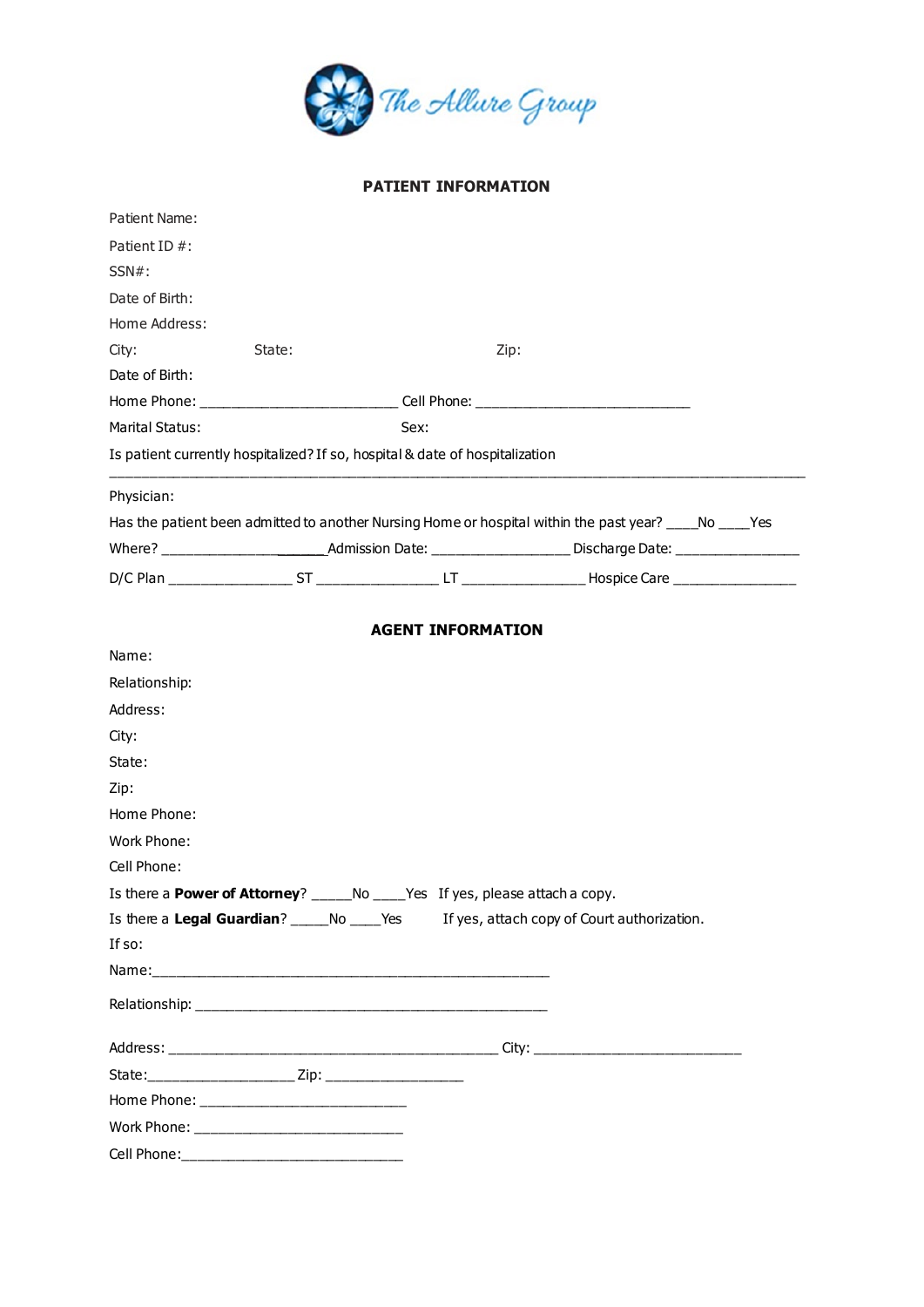

| 2 <sup>nd</sup> Contact Person:                                                  |                                              |
|----------------------------------------------------------------------------------|----------------------------------------------|
|                                                                                  |                                              |
|                                                                                  |                                              |
| Address: _________________________________City: ________________________________ |                                              |
| State: _______________ Zip: _____________                                        |                                              |
|                                                                                  |                                              |
|                                                                                  |                                              |
|                                                                                  |                                              |
|                                                                                  | <b>HEALTH INSURANCE INFORMATION</b>          |
| Social Security #:                                                               |                                              |
| Medicare #:                                                                      |                                              |
| Supplemental Insurance:                                                          |                                              |
| Group#:                                                                          |                                              |
|                                                                                  |                                              |
|                                                                                  |                                              |
| Other Insurance:                                                                 |                                              |
| Group #:                                                                         |                                              |
|                                                                                  |                                              |
| Medicaid:                                                                        |                                              |
|                                                                                  | Please attach copies of all insurance cards. |
|                                                                                  |                                              |
| Patient Name                                                                     |                                              |
| Monthly Invoices should be sent to:                                              |                                              |
|                                                                                  |                                              |
|                                                                                  |                                              |
|                                                                                  |                                              |
|                                                                                  |                                              |
| State: _______________ Zip: ______________                                       |                                              |
| Home Phone: ____________________                                                 |                                              |
| Work Phone: ______________________                                               |                                              |
| Cell Phone: ________________________                                             |                                              |
| Estimated Length of Stay                                                         | Short Term Stay Expected Source of Payment:  |
| ________ Short-term (90 days or less)                                            | Medicare                                     |
| _______ Long-term (91 days or longer)                                            | ______ Medicaid (Date of Application)        |
|                                                                                  | <b>No. Private Pay</b>                       |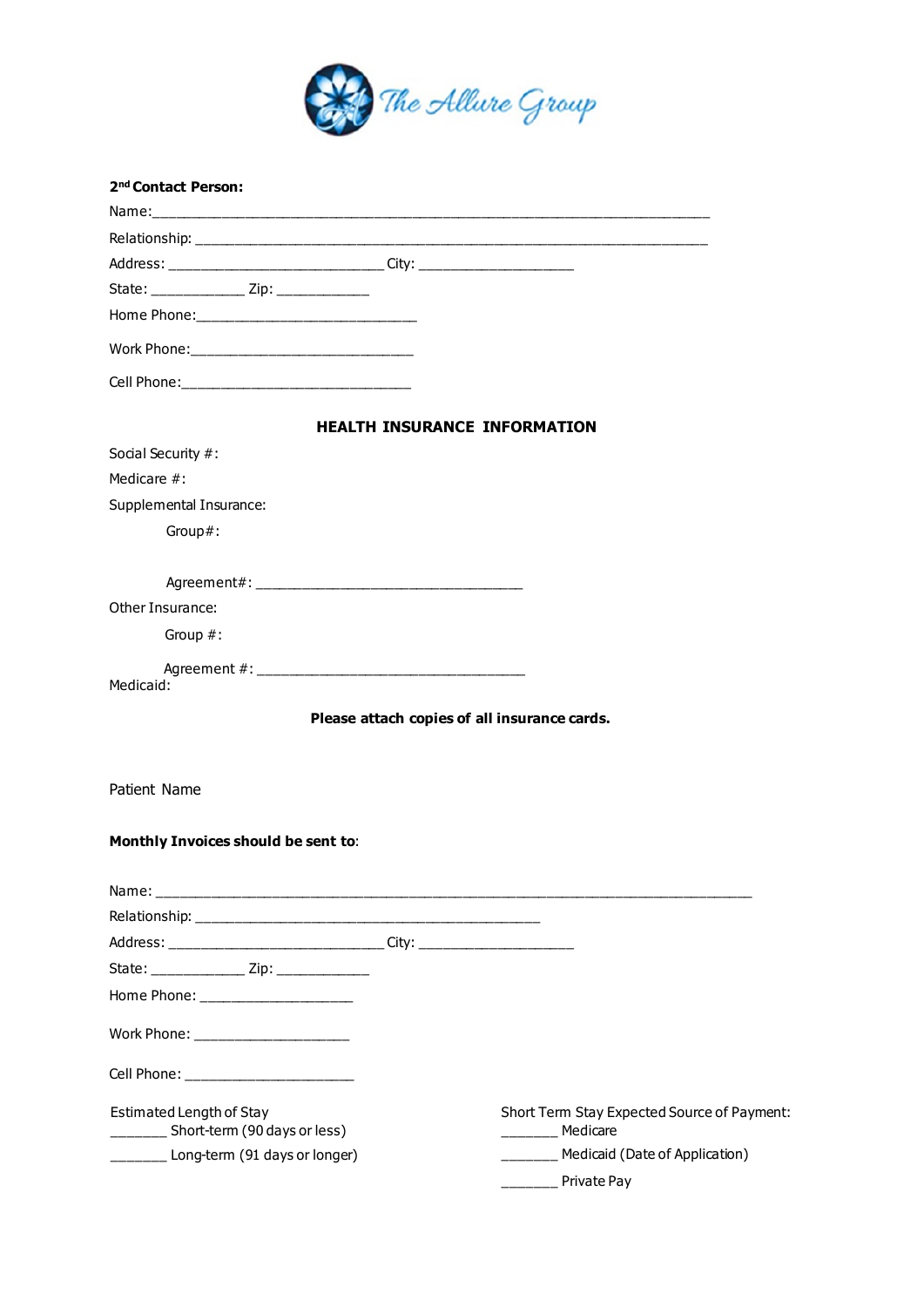

Long Term Stay Expected Source of Payment: \_\_\_\_\_\_\_\_\_\_ Medicare \_\_\_\_\_\_\_ Other \_\_\_\_\_\_\_\_\_\_\_\_\_\_\_\_\_\_\_\_\_\_\_\_\_\_\_\_\_\_\_ \_\_\_\_\_\_\_\_\_\_ Medicaid (Date of Application) \_\_\_\_\_\_\_ Respite \_\_\_\_\_\_\_\_\_\_ Private Pay

\_\_\_\_\_\_\_\_\_ HMO Insurance

## **PATIENT'S COMMUNITY HEALTH CARE PROVIDERS**

# **Attending Physician**

Provider: Specialty: Address:

Telephone: Cellphone: Telephone: Office:

### **Hospital**

Provider: Address:

Telephone:

### **Funeral Home**

| Provider:  |  |
|------------|--|
| Address:   |  |
| Telephone: |  |

# **Irrevocable Burial Trust Fund Account**

| Bank:         |  |  |
|---------------|--|--|
| Address:      |  |  |
| Patient Name: |  |  |

# **Pharmacy**

| Provider: «\${resident.pharmacy}» |
|-----------------------------------|
| Address:                          |
| Telephone:                        |

# **Dentist**

| Provider:  |
|------------|
| Address:   |
| Telephone: |

### **Podiatrist**

| Provider:  |  |
|------------|--|
| Address:   |  |
| Telephone: |  |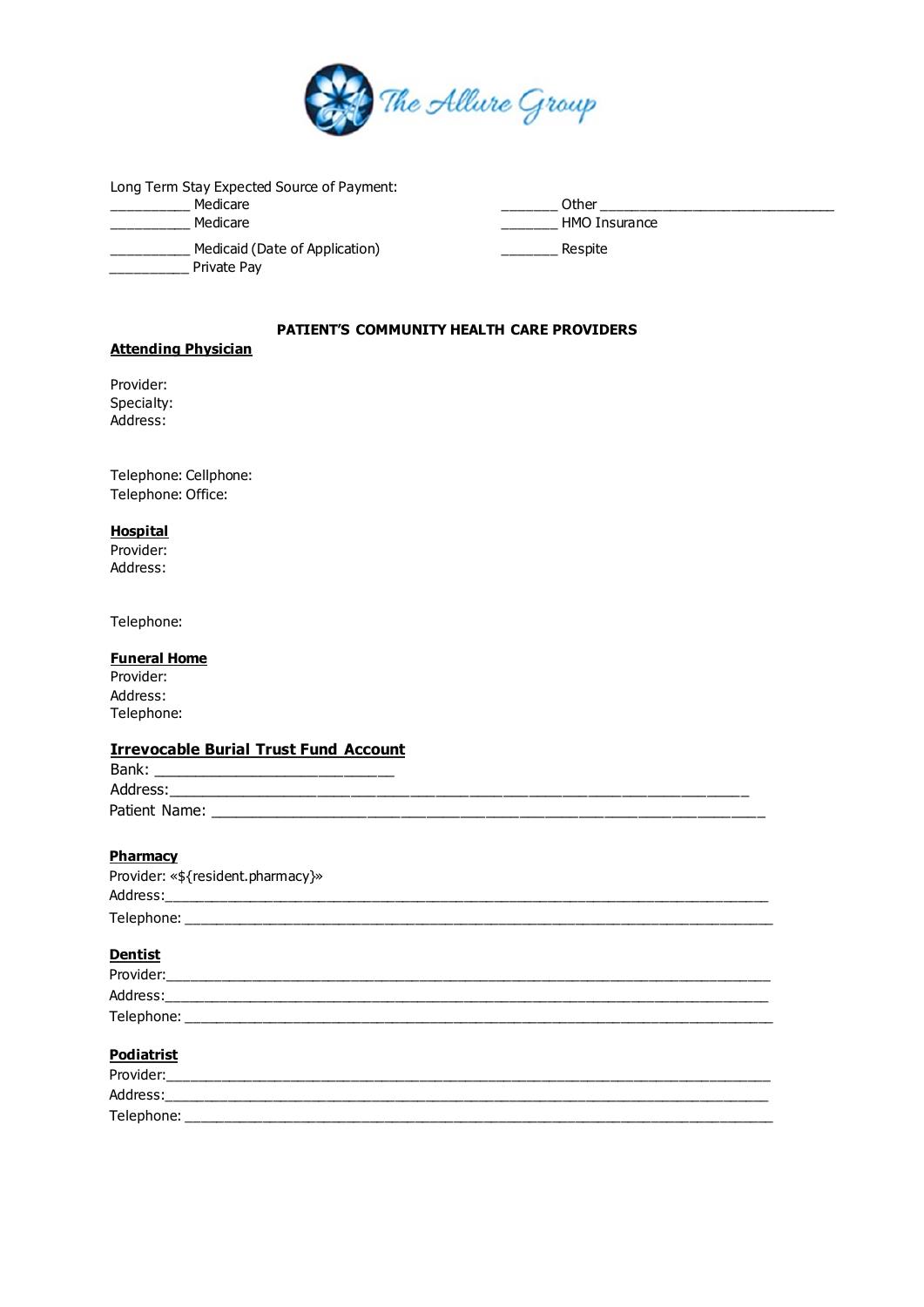

# **Religious Affiliation**

| Name:      |  |  |  |
|------------|--|--|--|
| Address:   |  |  |  |
| Telephone: |  |  |  |
| Religion:  |  |  |  |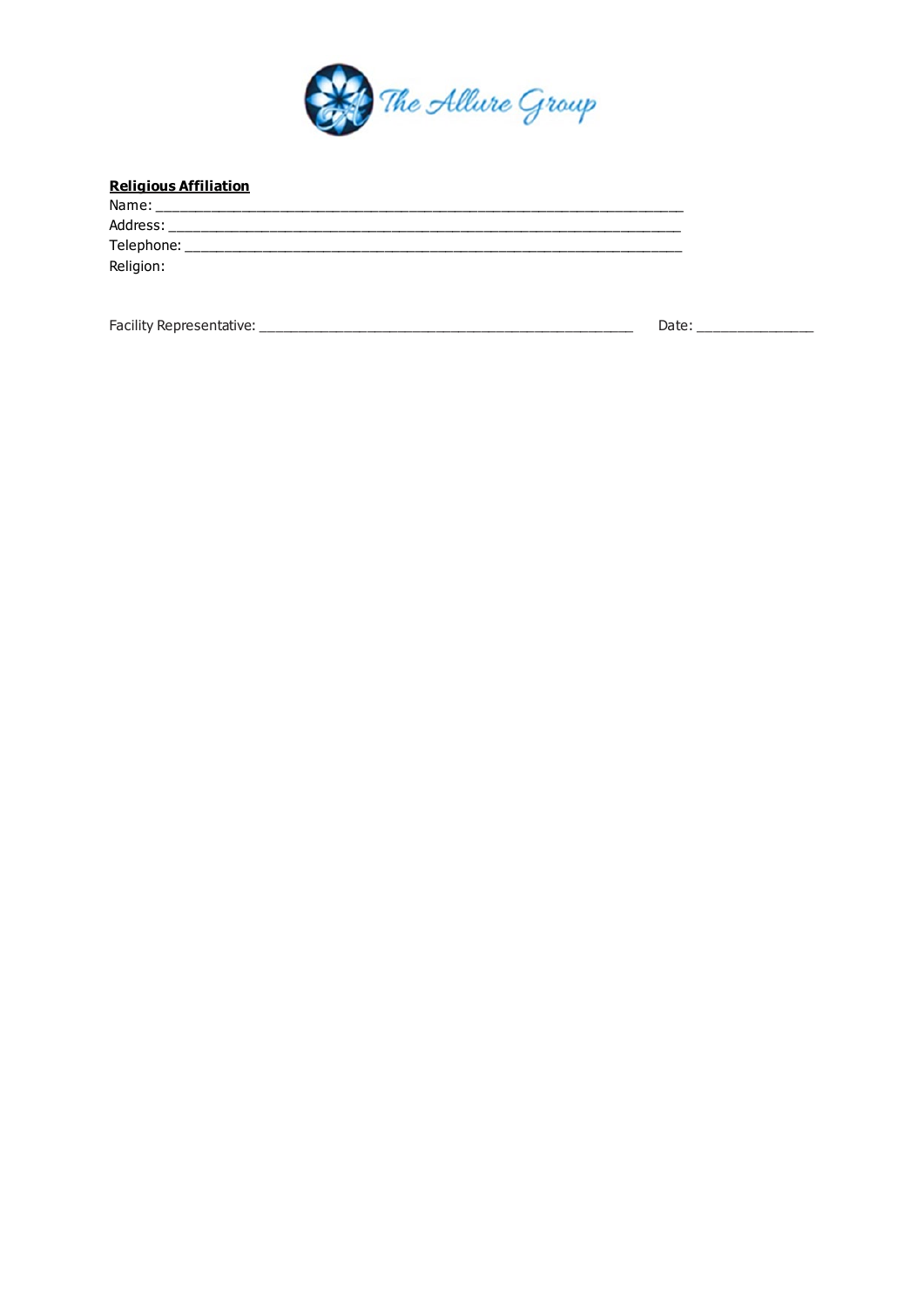

Patient Name:

# *ADMISSION AGREEMENT*

This agreement serves as a contract between the parties as identified below. If this agreement conflicts with any present or future law, the law is controlling.

The parties to this agreement are **Crown Heights Center** (hereinafter known as facility) and patient (hereinafter known as patient) or patient's responsible party (hereinafter known as the agent).

It is agreed that the agent is under no obligation to use his/her own funds as payment to this facility; the only legal obligation is to guarantee that he/she will use the patient's own funds to pay for the patient's care at this facility. The patient's agent, however, is hereby contractually bound by the terms of this Agreement and may become liable for failure to perform duties under this Agreement. The agent agrees to pay the Facility, when due, from patient's income or resources, for items/services provided to the patient.

It is further agreed that should the agent receive a transfer of assets from the patient and that transfer results in the patient's ineligibility for Medicaid, the Agent will use the assets received, to pay for the patient's care. If the Agent refuses to turn over the assets to pay for the patient's care and the Nursing Home incurs costs in recovering the assets, the Agent will be liable for all costs of recovering, including but not limited to, reasonable attorney fees, expert witness fees and all other fees.

The parties hereby agree to the following financial terms and arrangements provided for the medical, nursing and personal care of.

### I. **Medicare/Medicaid Certification**

The facility is certified to participate in the Medicare program. The facility is certified to participate in the Medicaid Program. Private insurance may/may not cover your stay at the facility or selected services provided.

### II. **Financial Arrangements**

### A. **Private Patients**

A patient is considered private pay when no State or Federal program is paying for the patient's room and board. Such a patient may have private insurance or another party which pays all or some of the charges. All private pay patients are required, as a condition of admission, **to pay 60 days room and board in advance**. The patient and/or their agent, hereby agrees to notify the facility three months prior to the patient's funds being exhausted so that an application for Medicaid Benefits can be made.

### B. **Private Insurance**

Some patients may have private insurance that will pay for some of their care at the facility. It is agreed that the facility will bill the patient directly for the services delivered and the patient or agent will, in turn, be responsible for obtaining payment from their insurance company. The facility will assist the patient and/or agent in applying for and obtaining their insurance reimbursement.

In the alternate, the facility may agree to bill the private insurance company directly. If the facility chooses to perform such a service, the parties agree that the patient remains solely responsible to pay the facility should the insurance company fail to pay for any reason. The patient retains the sole responsibility to appeal any denial of payment and the facility agrees to assist in such appeal.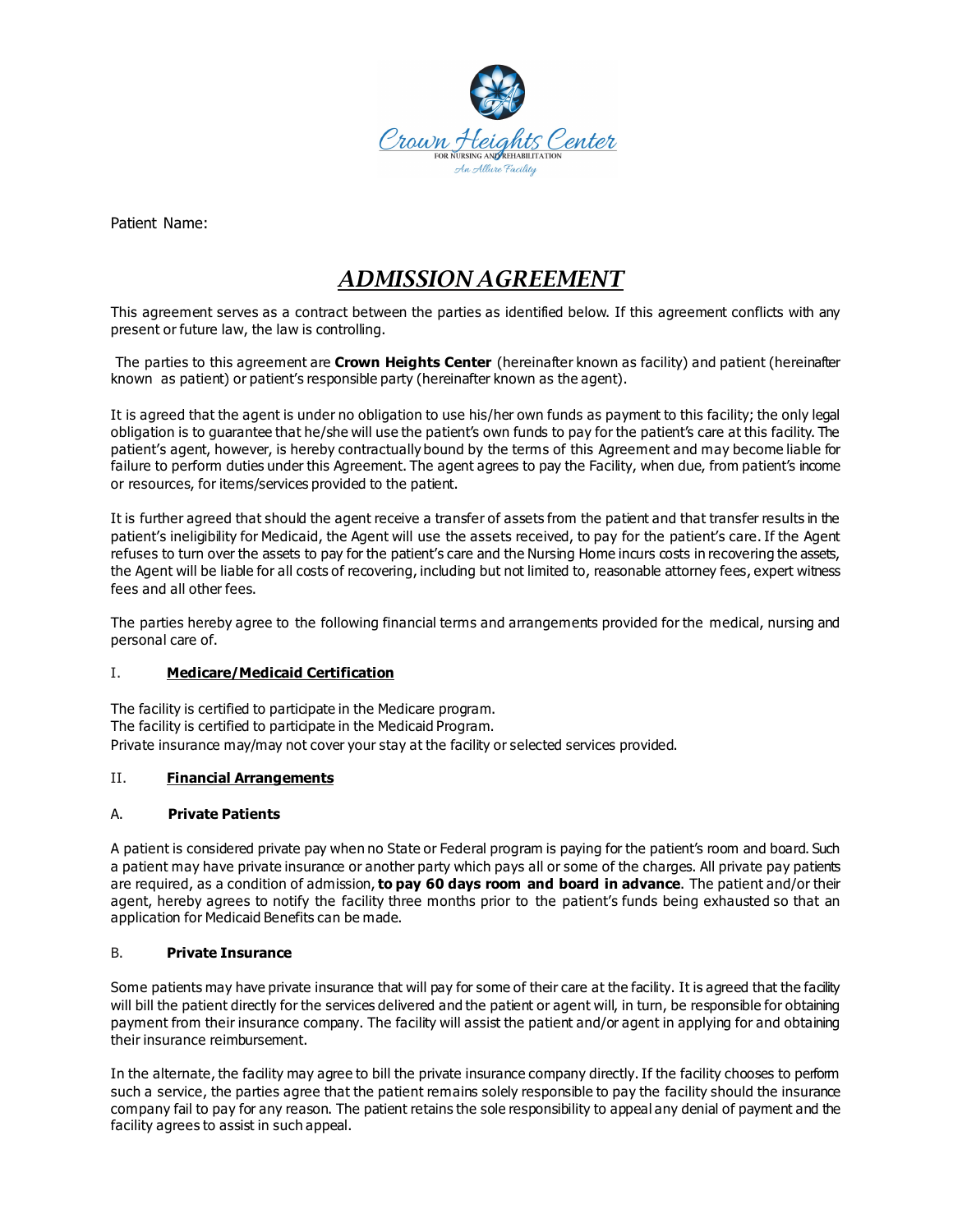

Patient Name:

### C. **Medicare**

The patient understands that Medicare coverage is established by Federal Regulations and not by the facility. Medicare coverage is not guaranteed and is limited in that only a specified level of care is covered for a specific number of days. If the patient is placed on the transitional admission unit, this will be a temporary room assignment.

If the patient ceases to meet the Medicare criteria, benefits will be discontinued, even if all the allotted days in the current benefit period have not been exhausted.

If services delivered are covered by Medicare, then the patient is not required to make any payment (except the deductible, copayment and for non-covered services) until they are notified, in writing, by the facility that Medicare coverage has been terminated.

The facility will bill Medicare directly during the patient's period of eligibility.

### D. **Medicaid**

Payment amounts by patients who are entitled to Medicaid are determined by the State of NY. The Medicaid Program will reimburse the Facility for certain skilled services such as nursing services ordered by a physician. Reimbursable routine services include: dietary services; activities programs; room and bed maintenance services; and customary personal hygiene items and services as required to meet the needs of Patients/Patients, including, but not limited to, hair hygiene supplies, comb, brush, bath soap, disinfecting soaps or specialized cleansing agents when indicated to treat special skin problems or to fight infection, razor, shaving cream, toothbrush, toothpaste, denture adhesive, denture cleaner, dental floss, moisturizing lotion, tissues, cotton balls, cotton swabs, deodorant, incontinence care and supplies, sanitary napkins and related supplies, towels, washcloths, hospital gowns, over the counter drugs, hair and nail hygiene services (other than Beauty Shop fees), and bathing.

The parties hereto recognize that it is illegal for a Medicaid certified facility to charge, solicit, accept or receive additional monies beyond what the Medicaid program determines is due, as a condition for admitting, expediting the admission of, or retaining a patient under Medicaid. The parties recognize that a Medicaid certified facility may charge for items, equipment or services not reimbursable under the Medicaid program, if the provision of such item, equipment or service and the charge therefore is disclosed and agreed to in advance, pursuant to law. Medicaid recipients who are uncertain whether an item or service is not reimbursable under the Medicaid program should contact the Board of Social Services.

By execution of this Agreement, the Facility, its agents, representatives, successors and assigns shall be authorized to have access to the patient's Medicaid file, and, if the facility so elects, to act on behalf of the patient in connection with any and all matters involving Medicaid, including, but not limited to, representation of the patient at Administrative Fair Hearings and Article 78 judicial appeals. The facility will appeal a Medicaid determination only if it deems an appeal has merit and is necessary and prudent. **The patient or agent agrees to pay to the facility the patient's monthly income, minus personal allowance or other allowances as set by law, from the date of admission until the Medical Assistance approval is received**.

If the Medicaid Application is approved, patient or agent agrees to pay the facility, monthly, that amount which the Medical Assistance Program determines is the Patient Liability Amount.

If the patient is denied Medicaid eligibility or such eligibility is terminated, the parties agree that the patient or his/her agent is solely responsible to appeal that decision or become a private pay individual. See Section II(a) above. The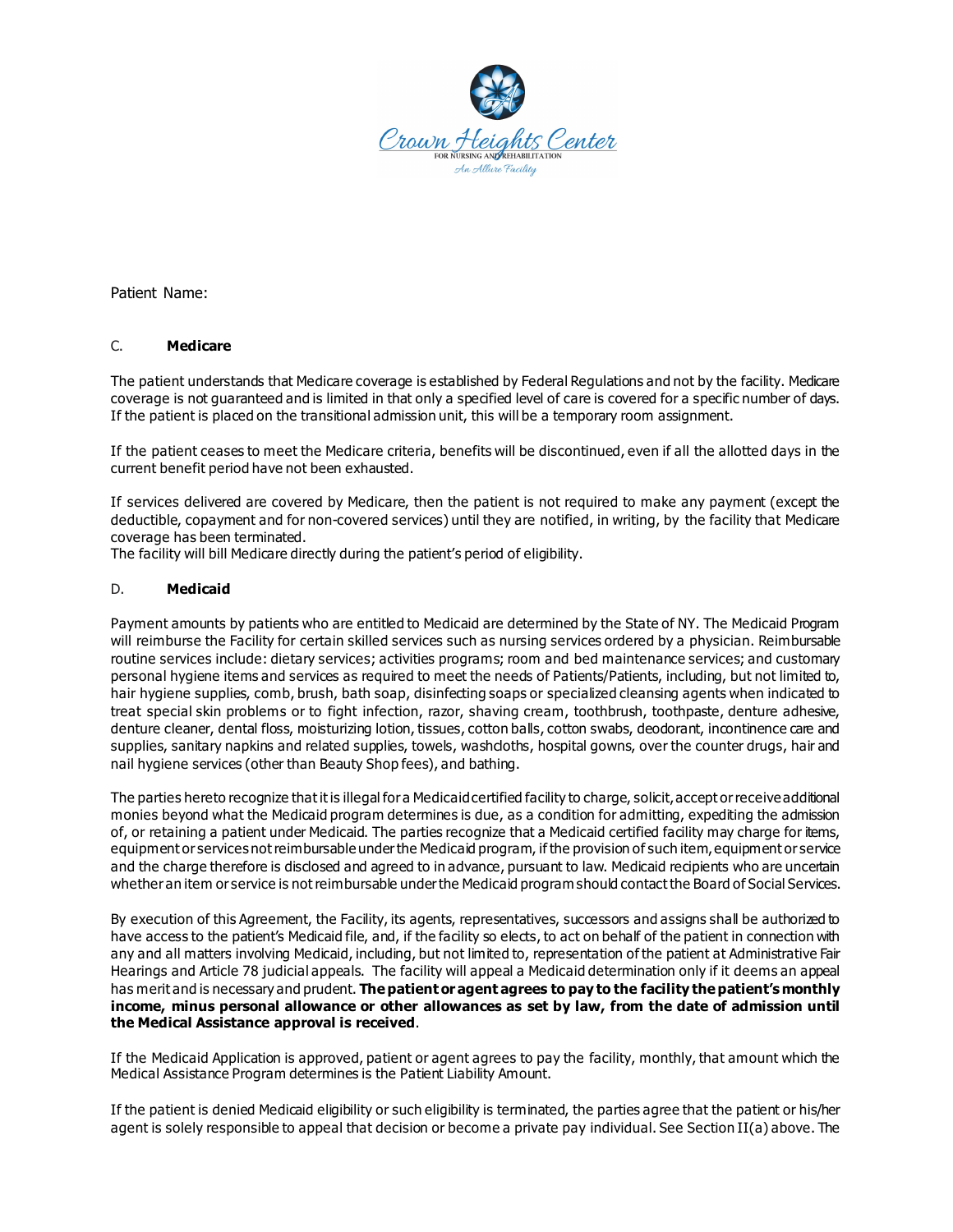

parties further agree that, if such coverage is denied or terminated, patient/patient's agent shall pay, from patient's assets, any and all unpaid charges.

Patient Name:

### E. **Release of Medical Information**

The patient and/or agent authorizes the facility to release medical information and necessary data, that is pertinent to the care and treatment of the patient, and / or for the filing of Medicaid, Medicare, or insurance claims in the interest of the patient and/or the facility. The facility will comply with HIPAA privacy regulations.

Method of payment upon admission: Medicare \_\_\_\_\_\_Medicaid \_\_\_\_\_\_Medicaid Pending \_\_\_\_\_\_Private Insurance \_\_\_\_\_\_ Private Pay \_\_\_\_\_\_

To protect the patient's rights of privacy and confidentiality, it is the policy of the facility not to release any of the patient's medical records to any third party (except as identified above), including the patient's agent, unless the request comes from patient, the patient's power of attorney or Court appointed legal representative.

### F. **Change of Insurance**

Patient and/or Agent hereby agree to notify the facility immediately upon change of insurance company or payor status.

### III. **Consent To Treatment**

Patient hereby consents to the facility providing routine nursing and other health care services, including, but not limited to, accepted medical procedures, diagnostic tests, administration of medications and x-rays, as directed by the attending physician. The patient has the right to select his/her own attending medical physician. If, however, the patient does not select an attending physician, or is unable to select an attending physician, an attending physician may be designated by the facility.

**Consent to TX.** The physician must be licensed to practice and credentialed as per state law. If the physician chosen by the resident refuses to or does not meet requirements, the facility must discuss an alternative physician with the resident and honor the resident's preferences, if any, among options. The facility must ensure that each resident remains informed of the name, specialty, and way of contacting the physician and other primary care professionals responsible for his/her care.

The patient has been informed that all physicians rendering care to patient are independent contractors and not employees of facility. Patient shall be personally responsible for payment of all physician charges, unless such charges are covered by a third party payor.

**Admissions to Composite distinct part.** This facility has composite distinct parts geared to care for the special needs, medical or psychosocial needs of the patients on that unit. Patients of this facility may be moved on or off these units based on assessment of the current needs of the patients or facility.

### IV. **Charges**

The facility provides various levels of care. Medicare or other private insurance may not cover the full costs of care at this facility. If coverage is not available, then the patient is expected to pay the following private charges:

The following charges for services and/or items will be billed according to the current fee schedule of the facility as applicable:

### **Current fee as of May 1, 2018 are as follows:**

### **Private Room Rate \$425.00 per day**

Daily room charge; rehabilitation services; other therapeutic services, including, but not limited to, transportation and laboratory; personal services, such as hairdressing.

Patient/Family members are responsible to supply personal items, clothing and spending money, above the patient's personal allowance amount, as desired by the patient.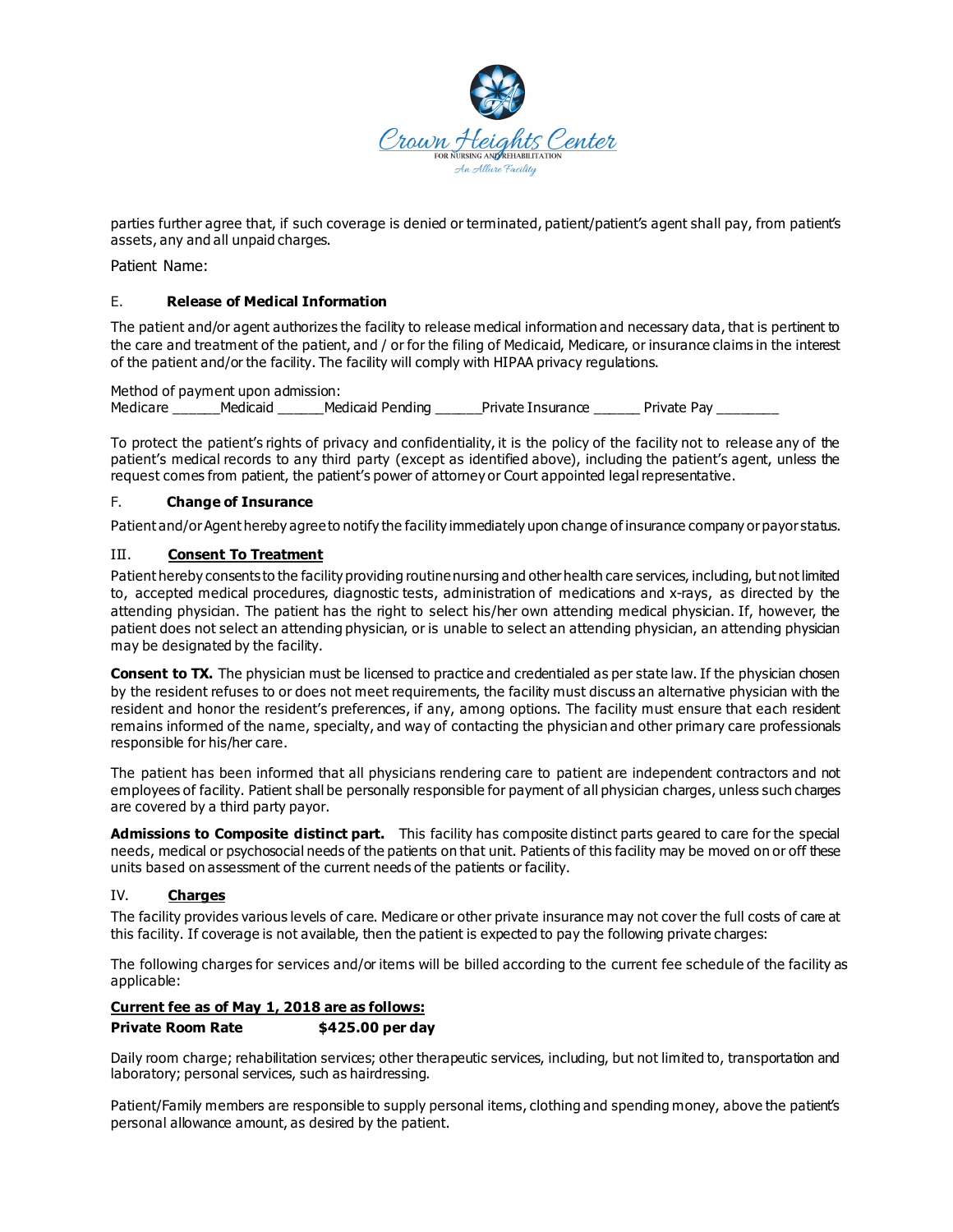

The patient or agent will be responsible for hospital charges if hospitalization of the patient is necessary, unless such charges are paid by a third party payor.

Room and board charges for the current month are billed at the beginning of the month and are due by the fifth of the month. The patient and/or agent agree to pay monthly, and in consideration of this arrangement, the facility agrees to render services to the patient.

### Patient Name:

Past due accounts may be subject to a finance charge of one (1%) percent per month. The patient and/or agent will be responsible to pay all charges, expenses and reasonable attorney's fees, whether or not formal legal action is brought. Patient/Agent hereby acknowledges receipt of the Facility Fee Schedule. \_\_\_\_\_\_\_\_\_\_\_\_\_ initials

### V. **Transfer and Discharge of a Patient**

A patient may be transferred or discharged from the facility if:

- 1. It is necessary for the patient's welfare and the patient's needs cannot be met in the facility;
- 2. The patient's health has improved sufficiently that the facility's services are no longer required;
- 3. The health and safety of individuals at the facility are endangered; and
- 4. The patient has failed, after reasonable notice, to pay for or, if applicable, have Medicare, Medicaid, or other third parties pay for the charges while at the facility.

In the event of any of the above, except in the case of emergency, 30 days written notice will be given to the patient and/or agent. This notice will set forth the reasons for such a transfer or discharge, the effective date and the location to which the patient will be transferred or discharged. Appeal rights will also be described in such notice. In the event of an emergency, the facility will give the patient and/or agent as much notice as is possible under the circumstances.

### VI. **Qualified Residents For Bed Reservation For Temporary Absences:**

# **Private Pay and Medicare Part A Covered Residents:**

Upon agreement to pay the private daily rate, private paying residents including those covered by Medicare part A or another private health plan (or their sponsors and agents) may hold a resident's bed available if the resident is expected to return to our facility and providing the resident's accounts are not in arrears. During the resident's absence, the daily rate under the admission agreement is owed unless the facility is notified to cancel the bed-hold.

# **Medicaid and MLTC/Managed Medicaid Covered Residents:**

If a Medicaid-sponsored resident takes leave of absence overnight, for any reason other than hospitalization, Medicaid will pay to hold the bed for up to ten (10) days in any twelve (12) month period. However, they will only do so if our facility's vacancy rate is no more that 5% on the day of the resident's departure and the resident has resided in the facility for at least thirty (30) days. MLTC/Managed Medicaid's may require authorization prior to the resident taking a leave of absence. Failure to wait for approval may cause the plan to deny all future payments and the resident or resident's representative will become liable. The NAMI/income amount continues to be due and during the bed-hold.

If a Medicaid-sponsored resident is temporarily hospitalized or takes a leave of absence overnight due to hospitalization, Medicaid will not pay to hold the bed, unless the resident is receiving Hospice services. In this case Medicaid will pay to hold the bed for up to 14 days in a 12-month period.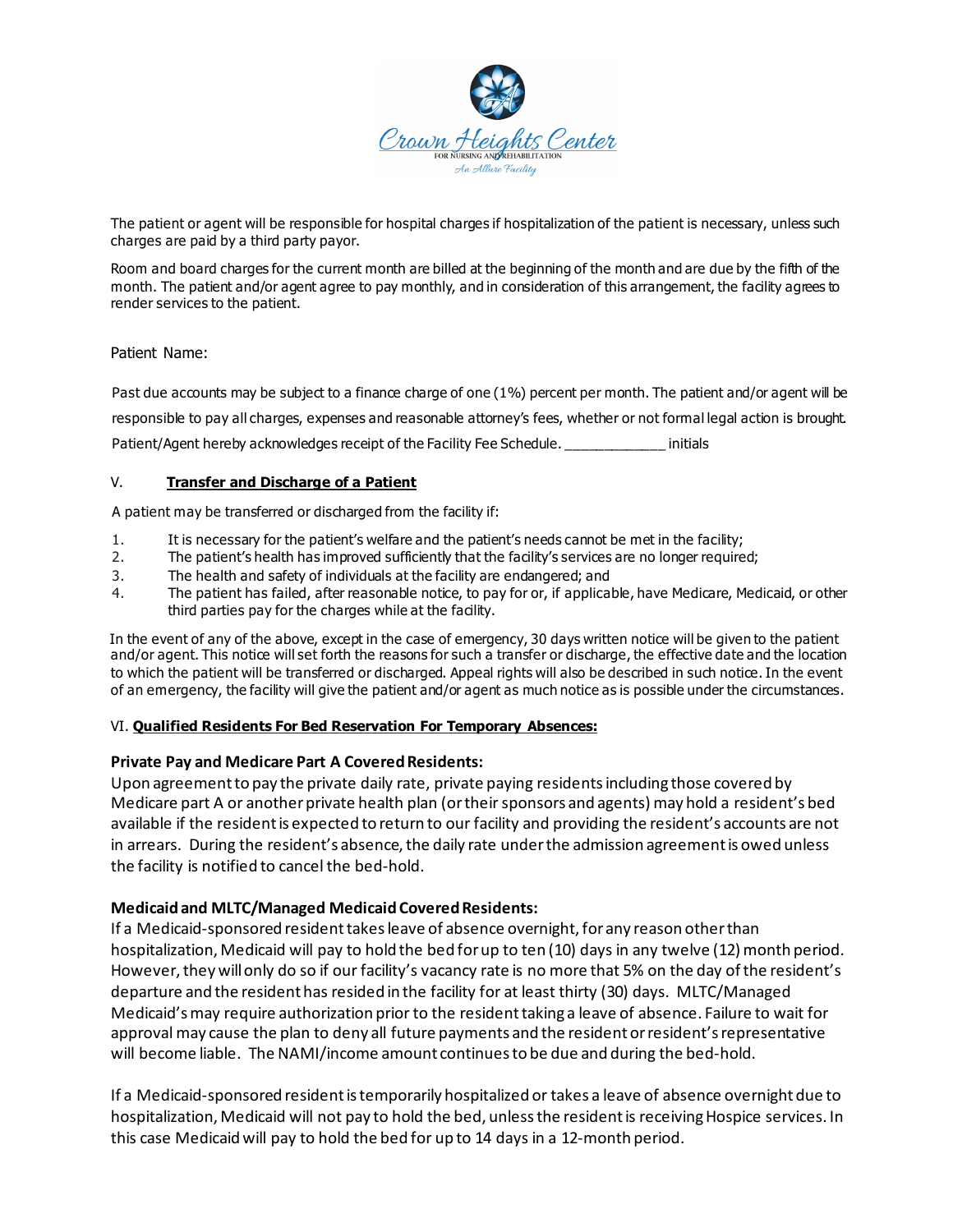

The resident and/or resident's representative have the option to pay to reserve the bed at the prevailing private pay rate. If the bed is not reserved privately, our facility will immediately release the bed.

All Medicare or Medicaid eligible residents on leave due to hospitalization, requiring skilled nursing facility services, will be given priority readmission for the next available semi-private or a bed in a multibedded room.

### VII. **Patient's Property**

The patient is allowed and encouraged to surround himself/herself with their own property. The only limitation shall be space. The facility reserves the right to refuse certain property if it inhibits the work flow or creates an unsafe environment.

The facility will take reasonable precautions to prevent theft or loss of the patient's property, but the facility will in **NO**  instance be responsible for lost or damaged patient property, including eyeglasses, clothing, prostheses, money or valuables. In Instances related to lost or damaged dentures, a dental referral will be made within three days and repair/replacement will be the responsibility of the facility, if not covered by the patients' insurance/Medicaid plan. The patient and/or agent hereby agree to this provision.

Upon the patient's death or discharge, the facility agrees to hold the patient's personal property for a period of 30 days, at which time, if not picked up by agent will be donated or discarded.

Patient Name:

### VIII. **Patient Personal Funds**

Patient has the right to manage his/her own personal funds. If the patient wants assistance with management of personal funds, the facility shall assist if requested to do so.

Patient funds, in excess of \$50 being managed by the facility, will be placed in an interest-bearing account insured by the Federal Deposit Insurance Corporation (hereinafter known as Patient Trust Fund Account) that is separate from facility accounts.

Facility shall provide patient with an accounting at least quarterly, or more frequently if requested by patient. The facility will notify residents when their account balance reaches \$200 less than the SSI resource limit.

If a patient expires, facility may be required by NY State law to forward any remaining funds to the Estate,if facility is not so required than the facility shall refund the patient's account balance within thirty (30) days, and provide a full accounting of these funds to the estate. If patient does want facility to assist with the management of his/her personal funds, the patient will complete and sign the Patient Trust Fund Authorization Form.

### IX. **Advance Medical Directives**

The patient and/or agent acknowledge receipt of written materials regarding the patient's right to selfdetermination. Written materials will be provided to the patient and/or family upon admission.

The patient has a MOLST? \_\_\_\_\_ Yes \_\_\_\_\_ No

The patient has a Living Will? \_\_\_\_\_ Yes \_\_\_\_\_ No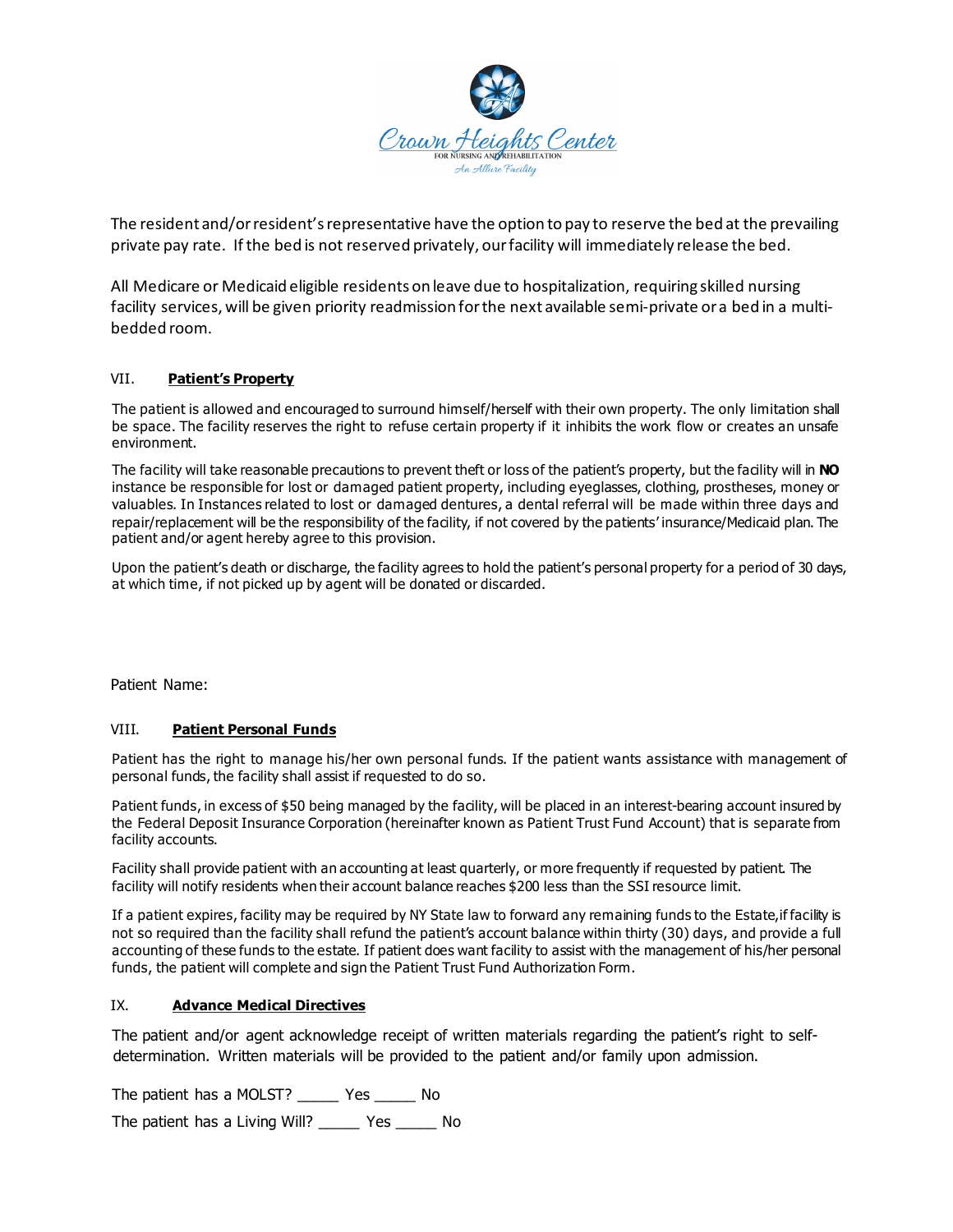

The patient has a Durable Power of Attorney? \_\_\_\_\_ Yes \_\_\_\_\_ No

Name of POA and the set of the Relationship

(A copy of the document must be provided or patient's directive cannot be followed.)

## X. **Modifications of the Agreement**

The facility may modify or amend the terms of this agreement unilaterally to assure compliance with subsequent changes in federal and state laws or regulations. Also, the facility may adjust charges as needed, providing at least thirty (60) days notice, in writing, to the patient/agent.

### XI. **Non-Discrimination Clause**

The facility agrees to comply with the provisions of the Federal Civil Rights Act of 1964 and all requirements imposed stating that no person shall, on the grounds of race, color, national origin, ancestry, age, disability, or religious beliefs be excluded from participation in, be denied benefits of or otherwise be subject to discrimination in the provision of any care or services. This non-discrimination policy of the facility applies to patients, physicians, independent contractors and all employees.

### XII. **Grievance Procedure**

Should any patient or agent feel a need to voice grievances, recommend changes in policies or services or report discrimination, the facility recommends bringing the problem to the attention of the grievance official, who is designated by the facility Administrator. Should the patient or agent feel that further attention is required into the problem; the following agencies may be contacted regarding the grievance:

### **NY Department of Health and Senior Services, Complaint Hotline 800-206-8125 New York State Office of Long Term Care Ombudsman 800-342-9871**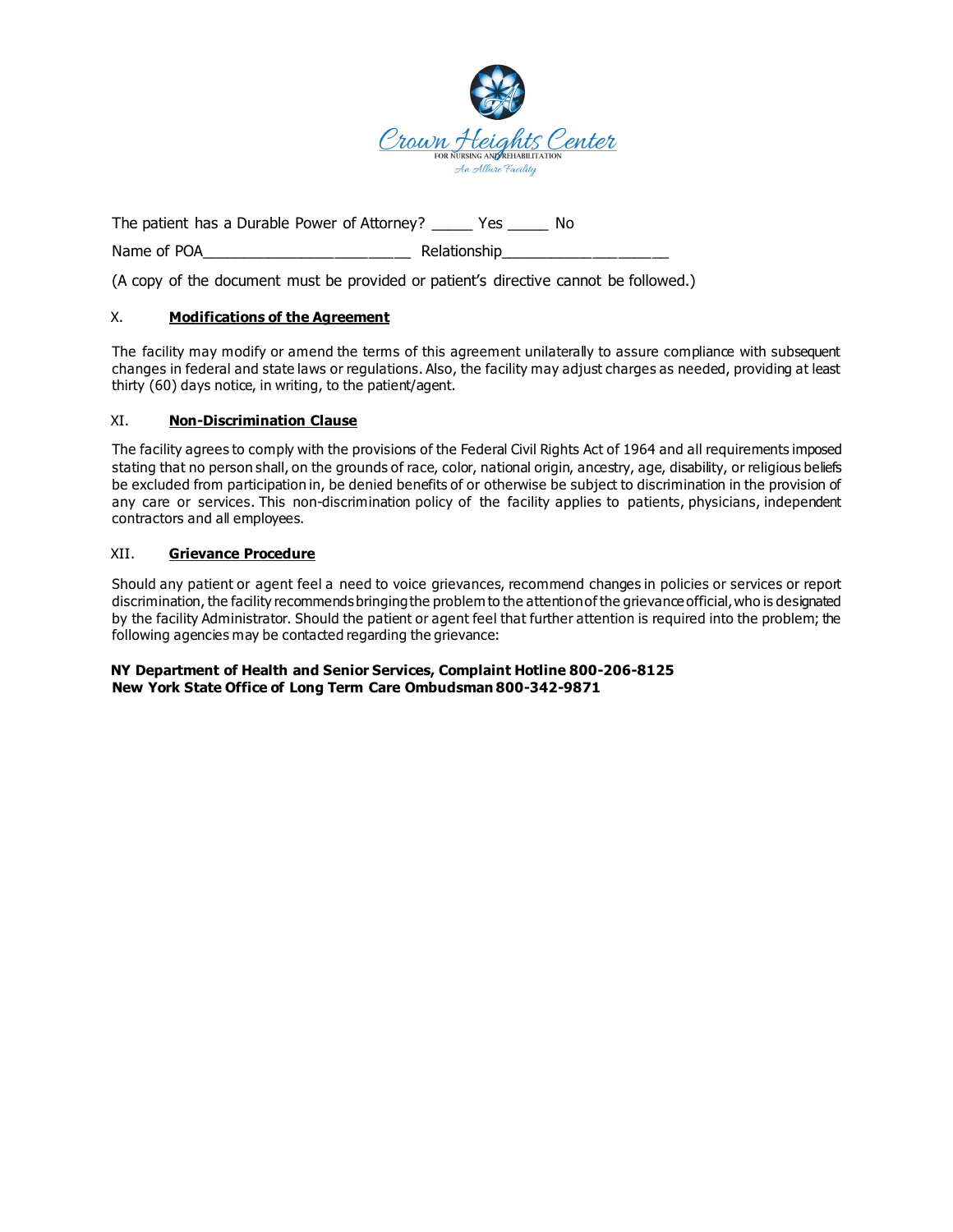

### XIII. **Jurisdiction, Venue, Waiver of Jury Trial**.

This Agreement shall be governed by, construed and enforced in accordance with the laws of the State of New York. For purposes of this Agreement, including but not limited to questions concerning its interpretation, performance, breach or enforceability, the parties hereto submit to the exclusive jurisdiction of the courts of the State of New York and the parties further designate Nassau County as the exclusive venue for any proceeding or action brought in the courts of the State of New York. EACH OF THE PARTIES HERETO HEREBY IRREVOCABLY WAIVES ANY AND ALL RIGHT TO TRIAL BY JURY IN ANY LEGAL PROCEEDING ARISING OUT OF OR RELATED TO THIS AGREEMENT OR THE MATTERS CONTEMPLATED HEREBY

### XIV. **Payment Agreement**

Patient and/or agent agree to be responsible and to pay the facility from the patient's income or resources, when due, all sums due and owing to the facility for the above-named patient in accordance with all the terms and conditions fully set forth above.

In Witness thereof, the Parties have signed and sealed this Agreement as of the **date:** 

Patient/Agent Date

\_\_\_\_\_\_\_\_\_\_\_\_\_\_\_\_\_\_\_\_\_\_\_\_\_\_\_\_\_\_\_\_\_\_\_\_\_\_\_ \_\_\_\_\_\_\_\_\_\_\_\_\_\_\_\_\_\_\_\_\_\_\_\_\_\_\_\_\_\_\_\_\_\_\_\_

\_\_\_\_\_\_\_\_\_\_\_\_\_\_\_\_\_\_\_\_\_\_\_\_\_\_\_\_\_\_\_\_\_\_\_\_\_\_\_ \_\_\_\_\_\_\_\_\_\_\_\_\_\_\_\_\_\_\_\_\_\_\_\_\_\_\_\_\_\_\_\_\_\_\_\_ Facility Representative **Date** Date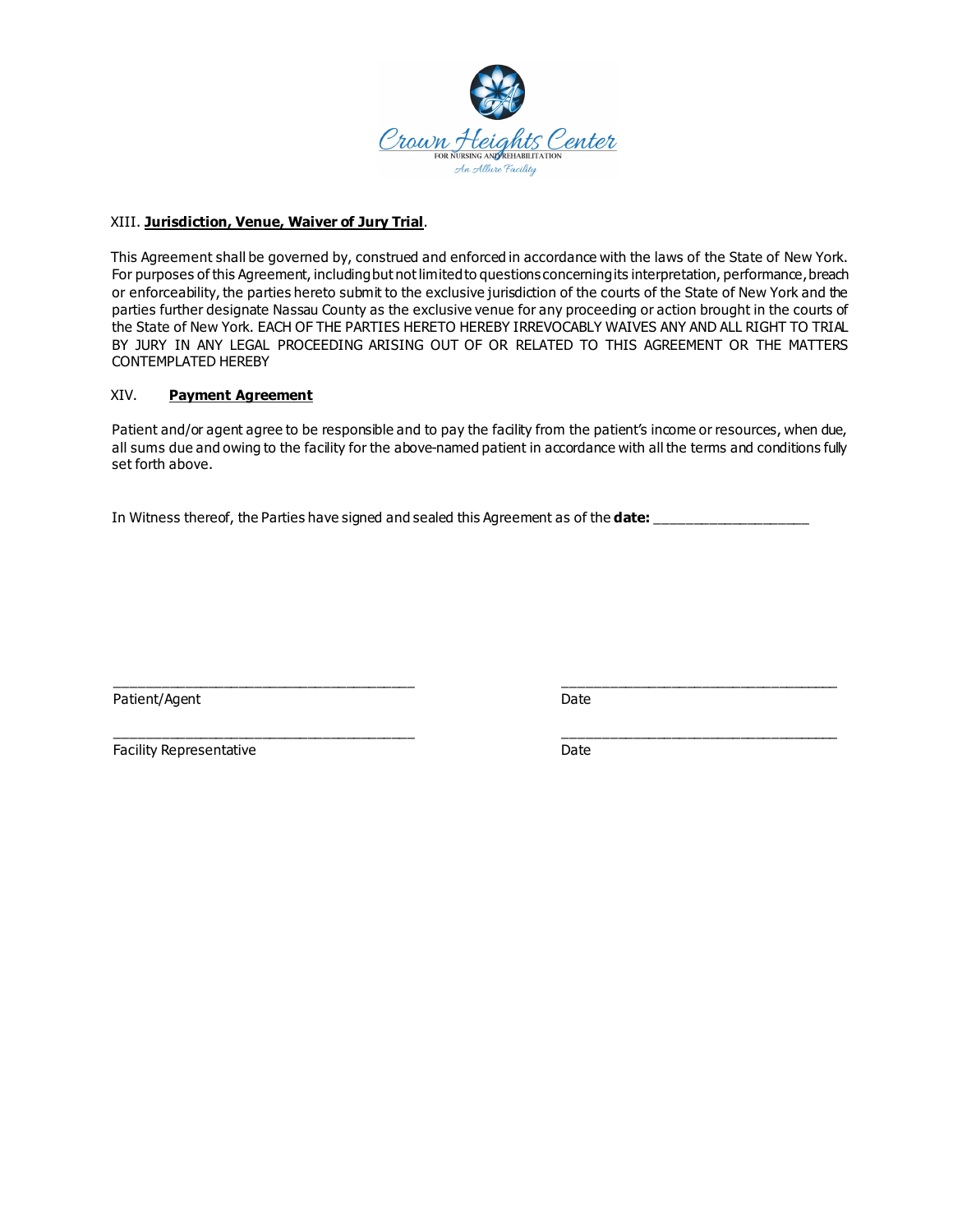

Patient Name : «\${resident.first\_name}» «\${resident.last\_name}»

# *Notice of Privacy Practices*

### **THIS NOTICE DESCRIBES HOW MEDICAL INFORMATION ABOUT YOU MAY BE USED AND DISCLOSED AND HOW YOU CAN GET ACCESS TO THIS INFORMATION. PLEASE REVIEW IT CAREFULLY.**

The Health Insurance Portability and Accountability Act (HIPAA) is a federal law. We are required by HIPAA to provide you with this notice. This notice describes our privacy practices and legal duties with respect to your protected health information so that you will understand your rights, our legal duties, and how we may use or disclose medical information about you.

## **1. Uses and Disclosures of Your Health Information**

The following categories describe the ways we use and disclose health information. Not every use or disclosure will be listed; however, all of the ways we are permitted to use and disclose information will fall into one of the categories.

a. For Treatment: We may use or disclose your health information in order to provide you with the services and treatment you require or request. We may disclose medical information about you to doctors, nurses, therapists and others who are involved in taking care of you in order to coordinate your care. For example, your protected health information may be provided to a physician to whom you have been referred to ensure that the physician has the necessary information to diagnose or treat you. In addition, we may disclose your protected health information from time-to-time to another physician or health care provider (e.g., a specialist or laboratory) who, at the request of your physician, becomes involved in your care by providing assistance with your health care diagnosis or treatment.

b. For Payment: We may use or disclose your health information so that the services you receive may be billed to you, an insurance company or a third party. For example, we may confirm your eligibility for Medicare or Medicaid and provide insurers, workers compensation insurers and others with information to obtain payment for supplies and services.

c. For Healthcare Operations: We may use or disclose your health information for our health care operations. For example, the medical, nursing or quality improvement teams may use medical information about you to assess the care provided and outcomes achieved in an effort to continually improve the quality and effectiveness of the services we provide. We may use medical information to review and evaluate staff performance.

## 2. **Other Permitted Uses and Disclosures of Health Information**

According to Federal Privacy Regulations, we may make the following uses and disclosures of your health information without obtaining written authorization from you.

a. Persons Involved in Your Healthcare or Payment for your Care: We can disclose your health information to your legally appointed personal representative just as we can disclose to you. If you do not object, we may disclose to a member of your family, a relative, a close friend or any other person you identify, your protected health information that directly relates to that person's involvement in your health care. We may use or disclose protected health information to notify or assist in notifying a family member, personal representative or any other person that is responsible for your care of your location, general condition or death. Finally, we may use or disclose your protected health information to an authorized public or private entity to assist in disaster relief efforts so that your family may be notified as to your location and condition and to coordinate uses and disclosures to family or other individuals involved in your health care.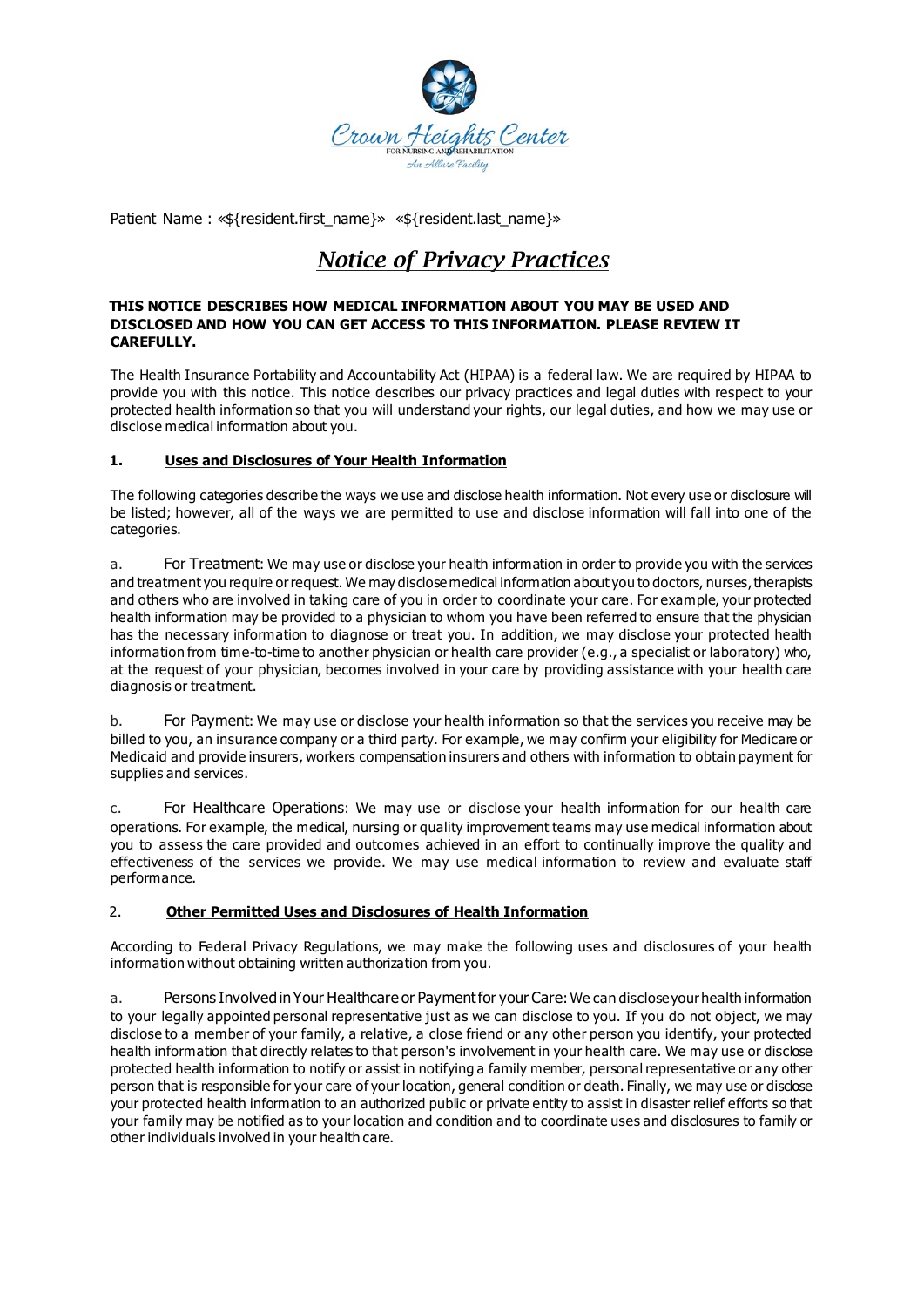

Patient Name: «\${resident.first\_name}» «\${resident.last\_name}»

b. Business Associates: We may disclose your health information to our "business associates" who provide contracted services, for example laboratory, billing, or consulting. If we disclose health information to a business associate, we will do so only if the business associate has agreed in a written agreement, to safeguard your health information.

c. Regular Practices: The following are examples of disclosures that may occur on a routine basis, during the conduct of regular activities of the home. Please review them carefully and discuss any concerns you may have with the Administrator.

Many disclosures serve primarily to inform and recognize our patients. We may post your name on a sign to welcome you, post or announce your birthday or other special date. We may include your name in a newsletter. We may include your name in articles that are published about our home in the local newspaper. We may post memorials or obituaries or announce memorial services that are being held in patients' honor. We may display a photo of you on a bulletin board but we will not give photographs of you for publication to anyone outside our location unless we have your permission.

Some disclosures serve to expedite the delivery of services, assist and support patients or to facilitate communication.

We may display your name on a seating chart in the dining room, or on the spine of your chart. We may display your name and/or photo on a nameplate near your door. We may post your name on a board listing diagnostic tests, services or appointments. We will make every effort to locate such a posting away from public viewing and will limit the amount of information posted.

d. Facility Directories: Unless you object, we will use and disclose in our facility directory your name, the location at which you are receiving care, your condition (in general terms), and your religious affiliation. All of this information, except religious affiliation, will be disclosed to people that ask for you by name. Members of the clergy will be told your religious affiliation.

e. Reporting Victims of Abuse or Neglect: We may disclose your protected health information if we believe that you have been a victim of abuse, neglect or domestic violence to the governmental entity or agency authorized to receive such information. In this case, the disclosure will be made consistent with the requirements of applicable Federal and state laws.

f. To Avert a Serious Threat to Health or Safety: When necessary to prevent a serious threat to your health or safety, or the health or safety of the public, or another person, we may use or disclose your health information to someone able to help lessen or prevent the threatened harm.

g. Public Health Activities: We may disclose your health information for Public Health and Safety activities and purposes including, preventing or controlling disease or other injury, public health surveillance or investigations, reporting adverse events with respect to food or dietary supplements or product defects or problems to the Food and Drug Administration, medical surveillance of the workplace or to evaluate whether an individual has a work-related illness or injury in order to comply with Federal or state law.

h. Health Oversight Activities: We may disclose your health information for Health Oversight activities including, audits, civil, administrative, or criminal investigations, inspections, licensure or disciplinary actions, or other activities necessary for appropriate oversight of government benefit programs.

i. As Required by Law: We may disclose your health information when required by law to do so, but only to authorized persons and only to the extent necessary to meet the requirements of those laws. This includes laws relating to worker's compensation and similar programs.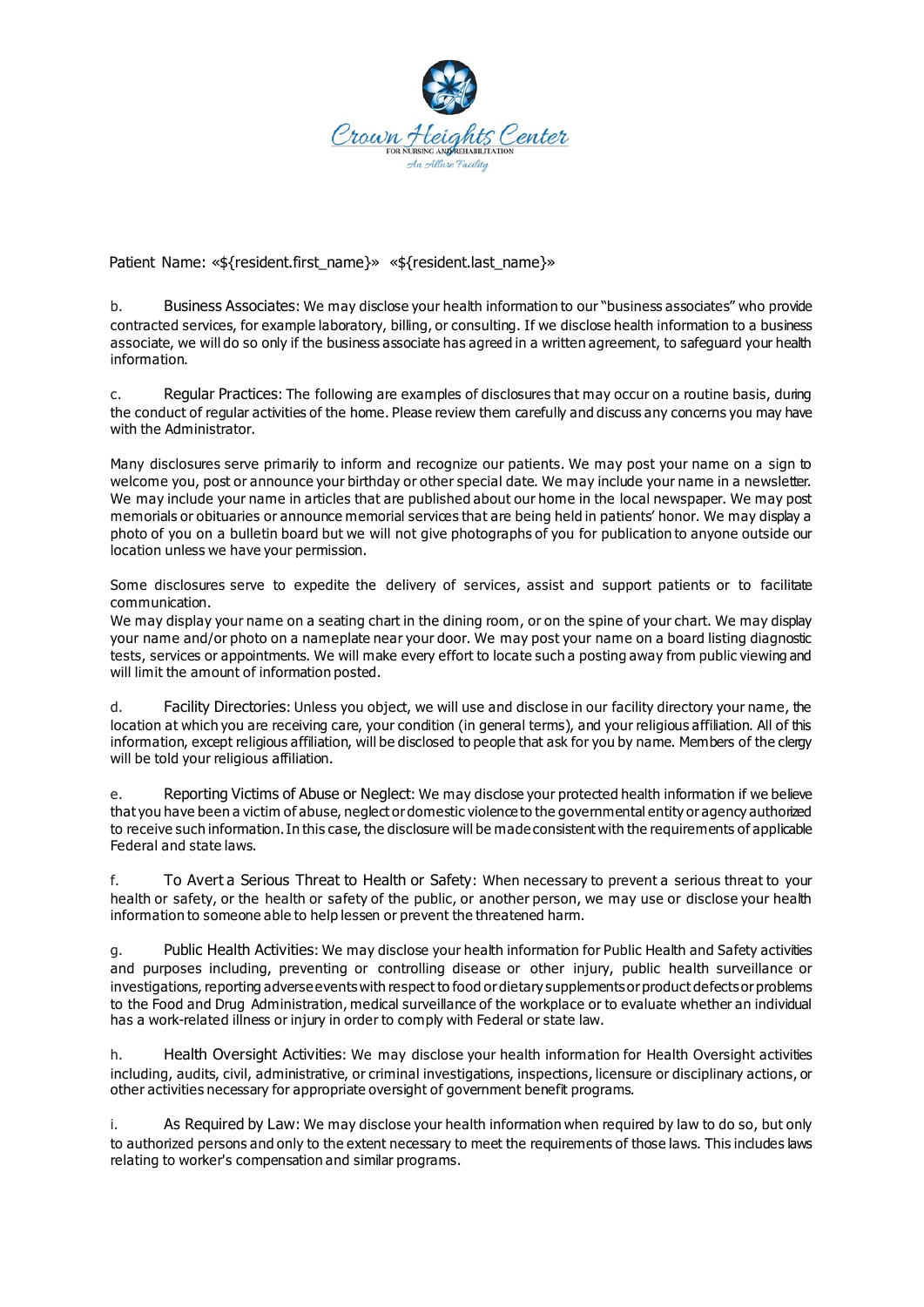

j. Judicial and Administrative Proceedings: We may disclose your health information in response to a court or administrative order. We may also disclose information in response to a subpoena, discovery request or other lawful process that meets the requirements of Federal Privacy Regulations.

Patient Name: «\${resident.first\_name}» «\${resident.last\_name}»

k. Law Enforcement: We may disclose your health information for certain law enforcement purposes. For example,

we may disclose information to report emergencies, to report a crime, to report suspicious death, to identify or locate a suspect or missing person or to answer certain requests for information related to a crime.

l. Coroners, Funeral Directors and Others: We may release your health information, upon your death, to a coroner, medical examiner or funeral director and, if you are an organ donor, to an organization involved in the donation of organs and tissue.

m. National Security: We may disclose health information to authorized federal officials as required for lawful national security activities.

n. Military and Veterans: Your health information may be used or disclosed in order to comply with laws related to military service or veterans' affairs.

o. Benefits and Services: We may use or disclose health information to tell you about options, treatments and services. For example, we may use information about you to provide appointment reminders.

## 3. **Authorization**

Your written Authorization is required for uses and disclosures not described in the categories listed above. The Authorization will describe the particular health information to be used or disclosed, the name of the person or entity receiving the information, the purpose of the use or disclosure and a date or event when the Authorization will expire. You may revoke an Authorization previously given by you at any time, but you must do so in writing. If you revoke your Authorization, we will no longer use or disclose your health information for the purposes specified except where we have already taken actions in reliance on your Authorization.

## 4. **Your Rights With Respect to Your Personal Health Information**

Under HIPAA, you have certain rights with respect to your personal health information. The following is a brief overview of your rights and our duties with respect to enforcing those rights.

- a. Right to Request Restrictions on Use or Disclosure: You have the right to request a restriction on certain uses and disclosures of your personal health information about yourself. For example, you may ask us not to disclose information about surgery you may have had to a certain family member. While we are not required to agree to any requested restriction, if we agree to a restriction, we are bound not to use or disclose your personal healthcare information in violation of such restriction, except in certain emergencies. You may request a restriction by submitting a specific request in writing to the Facility Administrator. Request must be in writing and must state the specific restriction requested and to whom you want the restriction to apply.
- b. Right to Receive Confidential Communications: You have the right to request to receive confidential communications from us by alternative means or at an alternative location. We will accommodate reasonable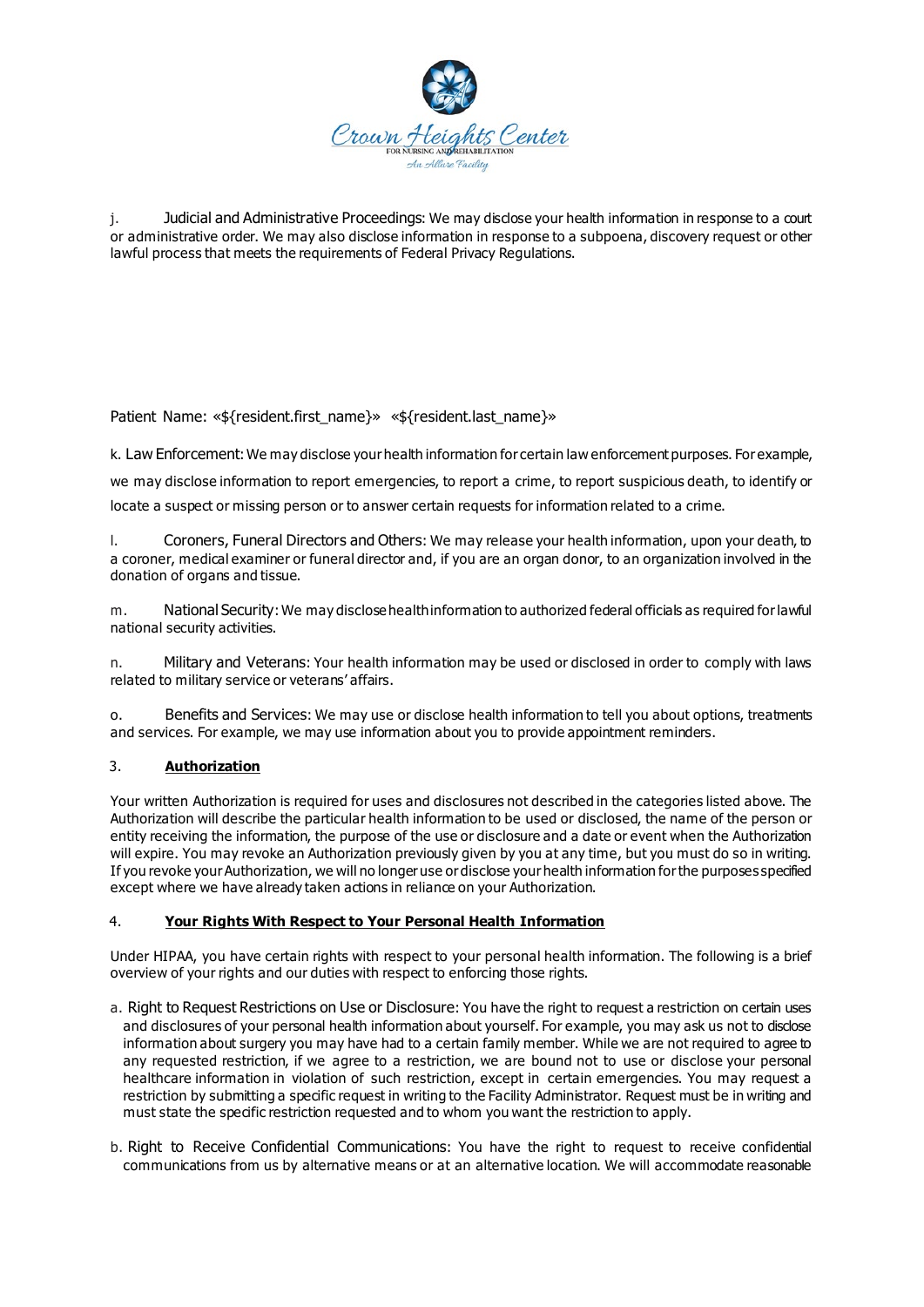

requests. We will not request an explanation from you as to the basis for the request. Please make this request in writing to our Administrator.

c. Right of Access to Personal Health Information: With some limited exceptions, you have the right to look at or get copies of your health information. You must submit your request in writing to the Administrator. We may charge a fee for copying, mailing or other services associated with your request. We may deny your request to inspect or receive copies only in certain limited circumstances. If you are denied access to health information, in some cases, you will have a right to request a review of the denial.

d. Right to Request Amendment: If you feel that the health information we have about you is incorrect or incomplete, you may request that we amend the information. You have this right for as long as the information is kept by the nursing home. Your request must be in writing and must state the reason you believe the information is incorrect. We also may deny your request for amendment in certain other circumstances. If we deny your request for an amendment, we will give you a written notice, explaining the reasons for the denial. You have the right to submit a written statement disagreeing with the denial and that statement will be filed in your record.

e. Right to Receive an Accounting of Disclosures of Your Personal Health Information: Beginning on November 1, 2006 and going forward, we will keep an accounting of persons or organizations we give your health information for reasons other than treatment, payment or healthcare operations. It excludes disclosures we may have made to you, to others with your authorization, for a facility directory, to family members or friends involved in your care, or for notification purposes. You may get a copy of the list for six (6) years back from the date of your request (however, the list was not kept before November 1, 2006). You must submit your request in writing to the Administrator.

f. Paper Copy: You have the right to obtain a paper copy of this notice from us upon request.

## 5. Changes to This Notice

We respect the confidentiality of your personal health information. We must follow the privacy practices described in this notice. The effective date of this notice is November 1, 2006 and it will remain in effect unless and until we publish and issue a new notice. We may change the terms of our notice, at any time. The new notice will be effective for all protected health information that we maintain at that time. Upon your request, we will provide you with any revised Notice of Privacy Practices

### 6. Questions and Complaints

If you have any questions or concerns about the handling of your health information, or would like additional information about this Notice, you may contact the Administrator. If you believe your privacy rights have been violated, you may file a complaint with us or with the Secretary of the Department of Health and Human Services. All complaints must be submitted in writing. We will not retaliate in any way if you file a complaint.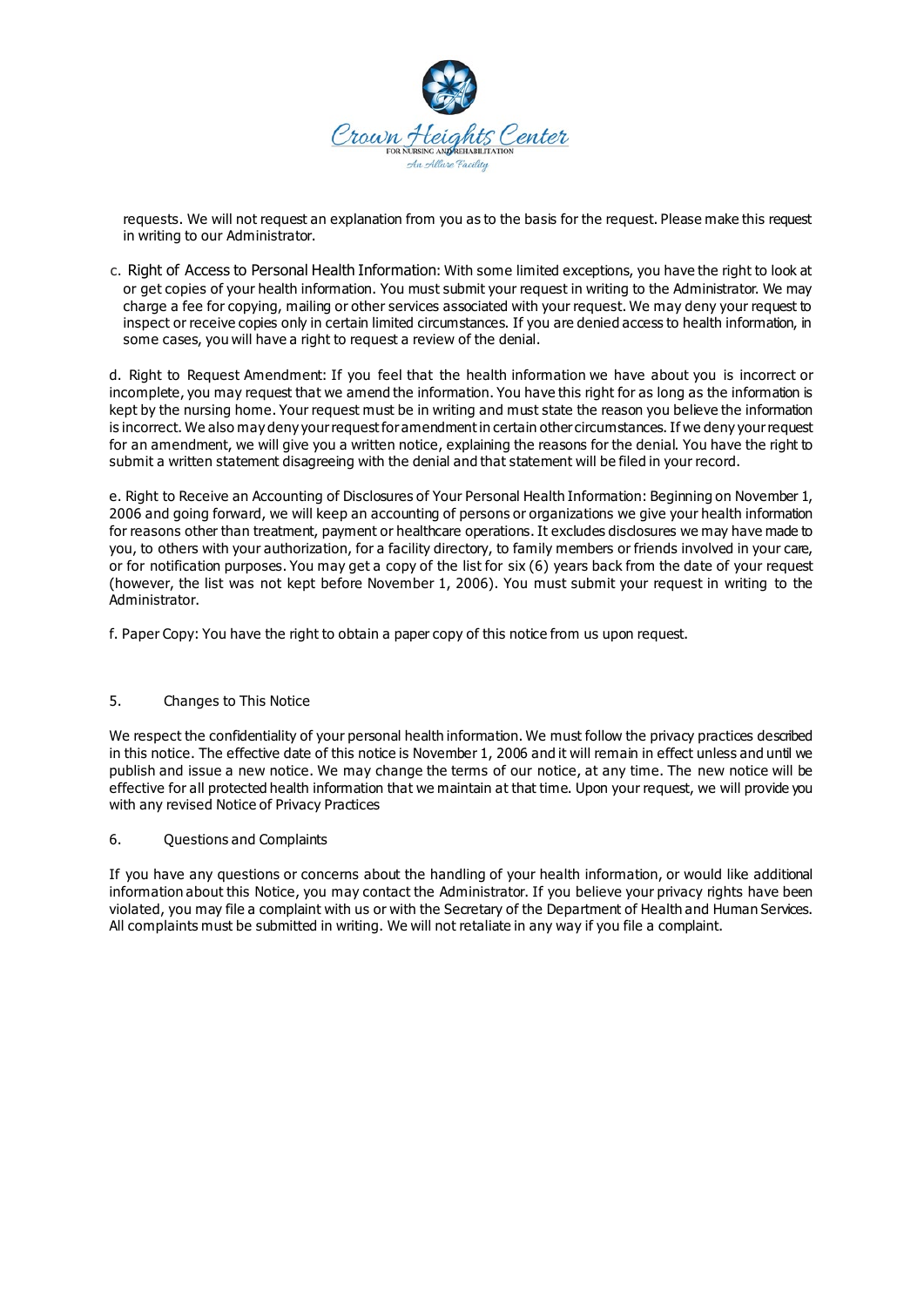

# **COMPLIANCE INFORMATION RESOURCES**

In adhering to directives effective October 1 2021, geared towards increasing awareness to the availability of compliance information maintained by NYSDOH (New York State Department of Health) with regards to residential health care facilities, this facility includes the below information as a resource for patients and families.

# **New York State Nursing Home Profiles**

Website: profiles.health.ny.gov/nursing\_home/index

Maintained by: NYSDOH

# **Nursing Home Compare**

**Website:** Medicare.gov/care-compare/

Maintained by: US Department of Health and Human Services (HHS)

Information pertaining to but not limited to complaints, citations, inspections, enforcement actions and penalties taken against this facility and others like it is deemed public information. Accessing this information can be performed by visiting the Nursing Home Compare website; medicare.gov/care-compare/ . Simply search by entering the location, provider type and/or name of the facility to access the respective facility's profile.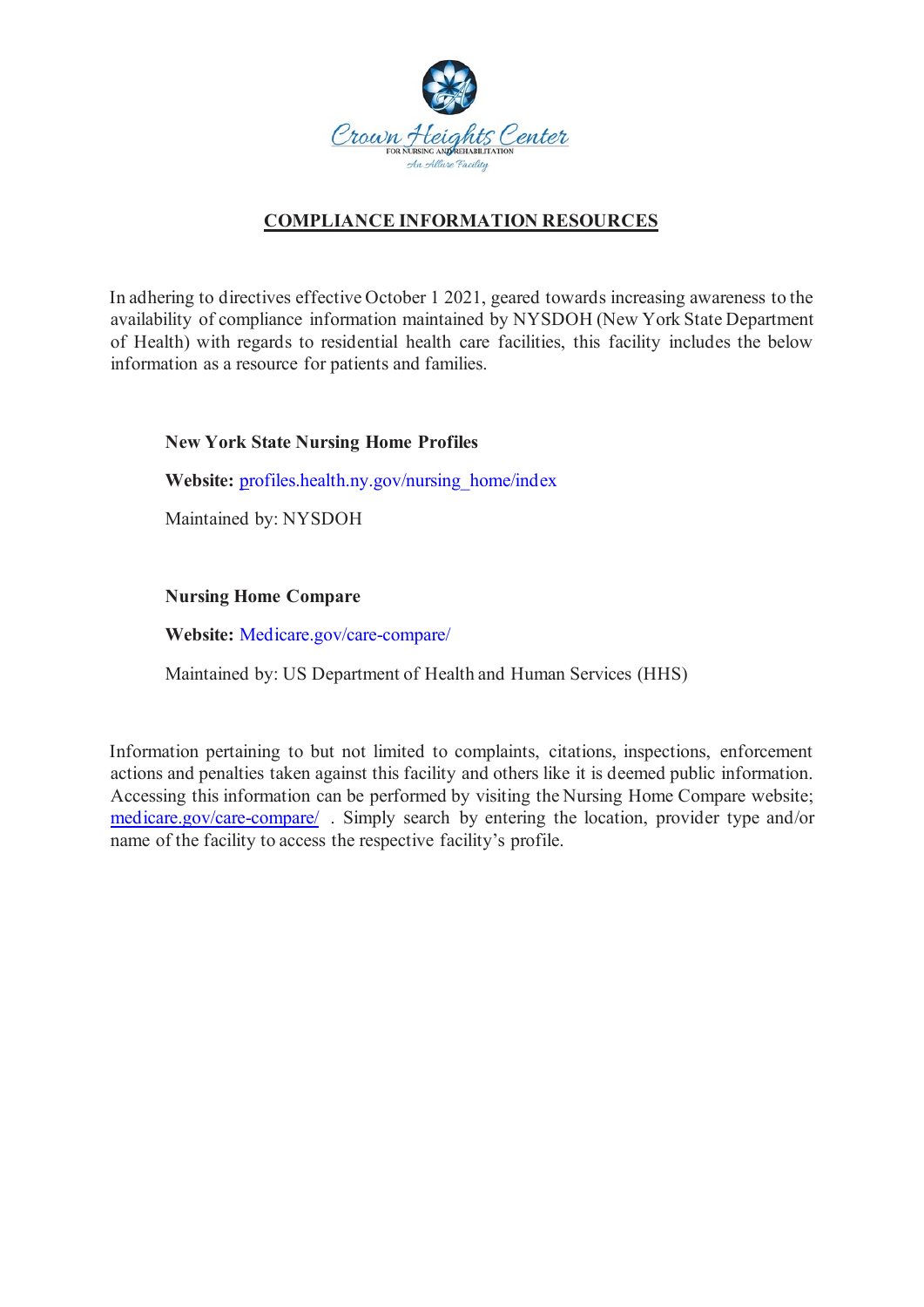

# *Notice of Privacy Practices*  Acknowledgement of Receipt of Notice

I have been given a copy of the Notice of Privacy Practices that describes how my health information may be used and disclosed and how I can get access to my health information. I understand the Notice may be changed at any time as permitted by applicable law. I may obtain a current copy of the Notice by contacting the business office.

My signature below acknowledges that I have been provided with a copy of the Notice of Privacy Practices.

| Signature of Patient/Agent:                                 |  |
|-------------------------------------------------------------|--|
| Date:                                                       |  |
| If signed by Legal Representative, relationship to Patient: |  |
|                                                             |  |

Patient Name:

### **MEDICARE SECONDARY PAYER (MSP) FORM**

| Do you have Medicare? _____ Yes _____ No                                                                                                                                                                                                                      |
|---------------------------------------------------------------------------------------------------------------------------------------------------------------------------------------------------------------------------------------------------------------|
| 1. Do you receive Veteran's benefits? Yes _______ - STOP No ______ - Go to question 2                                                                                                                                                                         |
| 2. Are you receiving benefits under the Black Lung program? Yes _______ - STOP No ______ - Go to question                                                                                                                                                     |
| 3 A.) If yes, date benefits began ___________________                                                                                                                                                                                                         |
| B.) If yes, are services you will be receiving related to a non-black lung condition? Yes _____ No _____                                                                                                                                                      |
| 3. Was this injury/illness due to a work related accident? Yes _______ - STOP No ______ - Go to question 4 If                                                                                                                                                 |
| yes, date of injury/illness __________________                                                                                                                                                                                                                |
| 4. Was this injury/illness related to a motor vehide accident? Yes _______ - STOP No _______ - Go to question 5                                                                                                                                               |
|                                                                                                                                                                                                                                                               |
| 5. Was this injury/illness related to another type of accident? Yes _______ - STOP No _______ - Go to question 6                                                                                                                                              |
| If yes, date of injury/illness $\frac{1}{2}$ meson as a set of injury/illness $\frac{1}{2}$ meson as a set of $\frac{1}{2}$ meson and $\frac{1}{2}$ meson as a set of $\frac{1}{2}$ meson and $\frac{1}{2}$ meson and $\frac{1}{2}$ meson and $\frac{1}{2}$ m |
| If any yes to 3, 4, or 5, is there a liability suit or litigation pending? Yes _______ No ______                                                                                                                                                              |
|                                                                                                                                                                                                                                                               |
|                                                                                                                                                                                                                                                               |
|                                                                                                                                                                                                                                                               |
|                                                                                                                                                                                                                                                               |
| 6. Are you entitled to Medicare based on: ___________ (Age 65 & over) Go to question 7                                                                                                                                                                        |
| Disability - Go to question 7                                                                                                                                                                                                                                 |
| _____________ End Stage Renal Disease                                                                                                                                                                                                                         |
|                                                                                                                                                                                                                                                               |
| you have an employee group health plan (EGHP) as primary coverage?                                                                                                                                                                                            |
| Yes _______ - STOP No ________ go to question 8                                                                                                                                                                                                               |
| 8. Is your spouse currently employed? Yes _______ - STOP No _______ Date of retirement ___________________                                                                                                                                                    |
| A.) Do you have an employee group health plan (EGHP) as primary coverage? Yes _______ No ______                                                                                                                                                               |
| Does the employer that sponsors your GHP employ 20 or more employees? Yes _______ No ______                                                                                                                                                                   |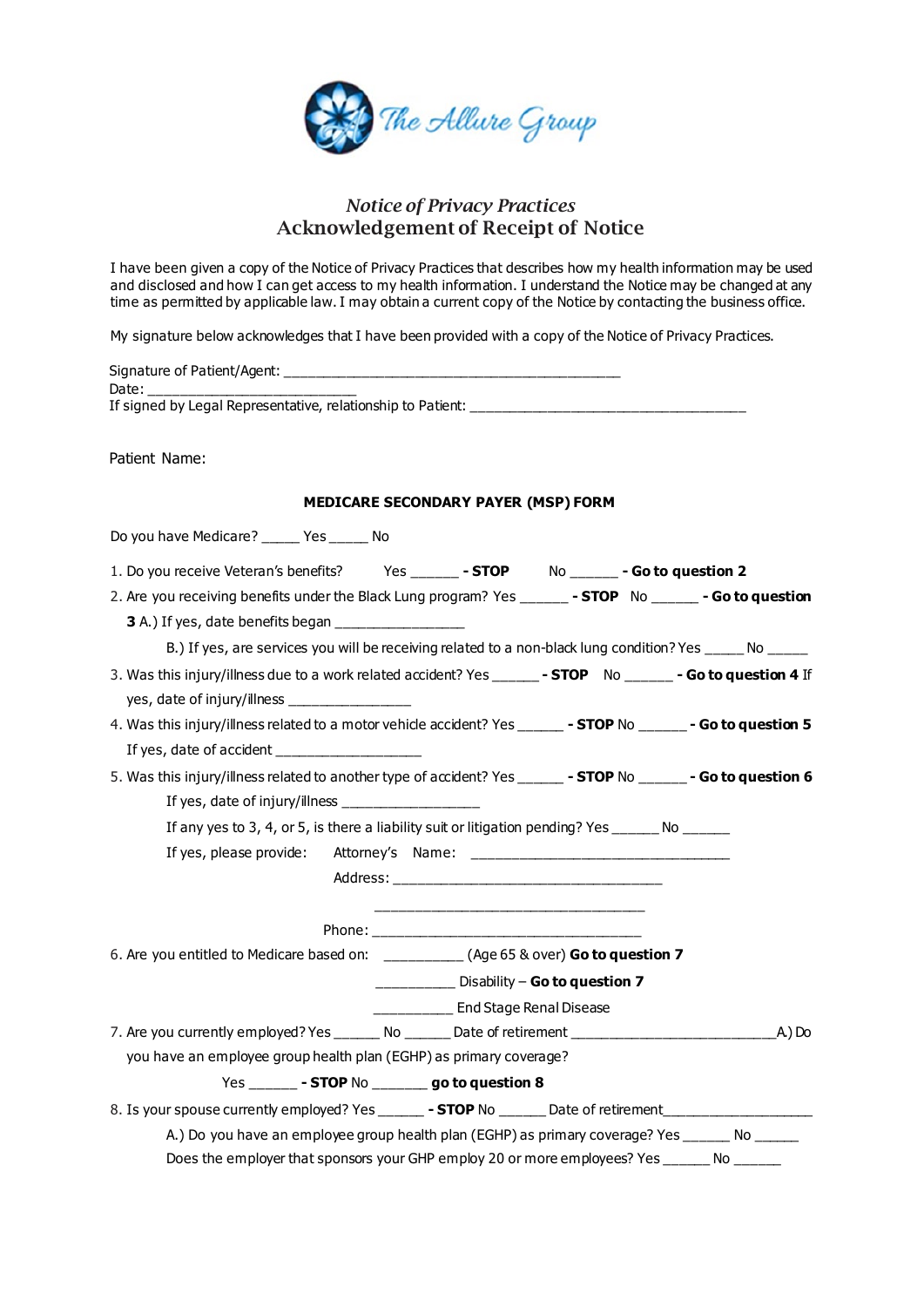

If you answered "YES" to any of the above questions, please complete the following information:

| Insurance Company: ______ |
|---------------------------|
| Address:                  |
| Policy/Cert #:            |
| Group Name #              |

**If you answered "NO" to all of the above questions, then Medicare is primary.**

# *ASSIGNMENT OF INSURANCE BENEFITS*

I assign the Skilled Nursing Facility and Physician benefits payable to me to the facility and/or to Physician groups, and any contracted vendors. I authorize and request that payment be made directly to the facility and/or to Physician Groups and any contracted vendors. I understand that I am financially responsible to the Skilled Nursing Facility, Physician Groups, and/or any other contracted vendors for charges not covered by this authorization. This assignment or a photocopy hereof is acceptable.

Facility Representative **Date** 

\_\_\_\_\_\_\_\_\_\_\_\_\_\_\_\_\_\_\_\_\_\_\_\_\_\_\_\_\_\_\_\_ \_\_\_\_\_\_\_\_\_\_\_\_\_\_\_\_\_\_\_\_\_\_\_\_

\_\_\_\_\_\_\_\_\_\_\_\_\_\_\_\_\_\_\_\_\_\_\_\_\_\_\_\_\_\_\_\_ \_\_\_\_\_\_\_\_\_\_\_\_\_\_\_\_\_\_\_\_\_\_\_\_ \_\_\_\_\_\_\_\_\_\_\_\_\_\_\_\_\_\_\_\_\_\_\_\_\_\_\_\_\_ Patient/Agent **Date** Date **Date Relationship to Patient** 

#### **MEDICARE BILLING PAYMENT SERVICES BY SKILLED NURSING FACILITY, PHYSICIAN BENEFITS, PHYSICIAN GROUPS AND CONTRACTED VENDORS.**

I certify that the information given me in applying for payment under Title XVIII of the Social Security Act is correct. I authorize any holder of medical or other information about me to release to the Social Security Administration or its intermediaries or carriers any information needed for this or a related Medicare claim. I request that payment of authorized benefits be made on my behalf. I assign the benefits payable for Physician services to the Physician or organization to submit a claim to Medicare for payment to me. Received Medicare beneficiary information statement.

Facility Representative **Example 2** Date

\_\_\_\_\_\_\_\_\_\_\_\_\_\_\_\_\_\_\_\_\_\_\_\_\_\_\_\_\_\_\_ \_\_\_\_\_\_\_\_\_\_\_\_\_\_\_\_\_\_\_\_\_\_\_\_

\_\_\_\_\_\_\_\_\_\_\_\_\_\_\_\_\_\_\_\_\_\_\_\_\_\_\_\_\_\_\_\_ \_\_\_\_\_\_\_\_\_\_\_\_\_\_\_\_\_\_\_\_\_\_\_\_ \_\_\_\_\_\_\_\_\_\_\_\_\_\_\_\_\_\_\_\_\_\_\_\_\_\_\_\_\_ Patient/Agent **Date** Date **Date Relationship to Patient**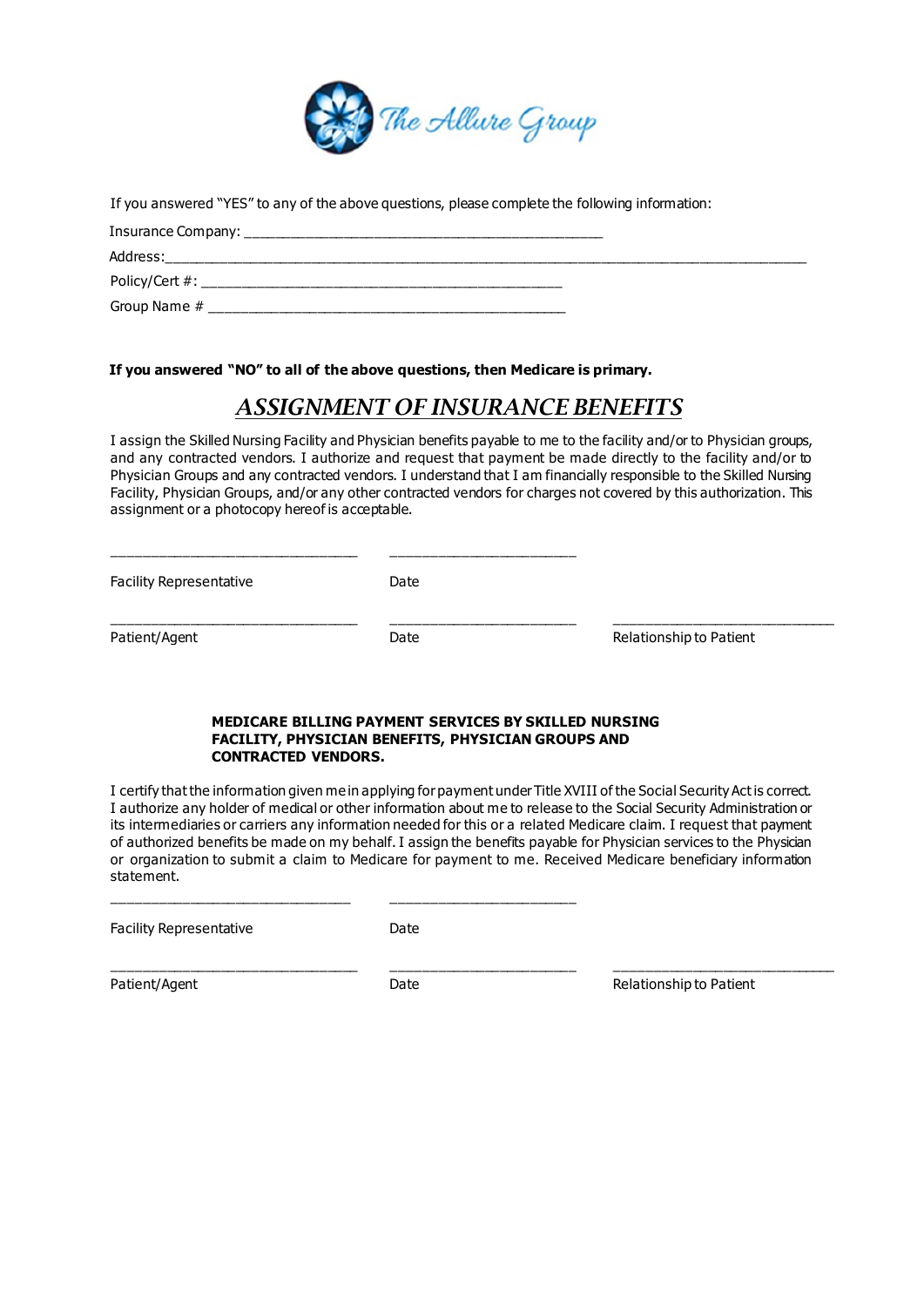

### **MEDICAL ASSISTANCE PROVIDER/PHYSICIAN GROUPS/CONTRACTED VENDORS**

I understand that payment for services or items will be from Federal/ State funds, and that any false claims, statements, or documents, or concealment of material may be prosecuted under applicable Federal and State laws.

This authorization or photocopy hereof, will authorize the facility staff and Physician Groups to furnish all information, they may have, regarding my condition to any party who may be responsible for payment to the Skilled Nursing Facility, Physician Groups, and other contracted vendors, including the history obtain, x-ray and physical findings, diagnosis and prognosis. I have read and agree with the above statement.

| <b>Facility Representative</b> | Date |                         |
|--------------------------------|------|-------------------------|
| Patient/ Agent                 | Date | Relationship to Patient |

Patient Name:

# *AUTHORIZATION FORM FOR PERSONAL SERVICES*

## **REQUEST TO OPEN PERSONAL MAIL**

I request that the Administration (or designee) of this facility assist me in the opening of and/or reading of my personal and/or financial mail as I have indicated below. Financial mail includes such items as checks, medical bills or statements, and Medicare and Medicaid correspondence.

I understand that I may revoke this request at any time by giving notice to the Administrator or designee.

\_\_\_\_\_\_\_\_ Opening of Personal Mail Requested \_\_\_\_\_\_\_\_Opening of Personal Mail Not Requested

\_\_\_\_\_\_\_\_ Opening of Financial Mail Requested \_\_\_\_\_\_\_\_ Opening of Financial Mail Not Requested

## **PERSONAL LAUNDRY**

\_\_\_\_ I request the Facility to provide routine laundry services for personal laundry. My family will provide routine laundry services.

### **BEAUTY/BARBER**

Routine shampoos are provided by Facility staff. For the convenience of our patients, the facility made arrangements with a private, independent contractor to provide other barber and beauty services at the Facility. The cost of these other services are the responsibility of the Patient. A "fee schedule" will reflect charges, based upon plan chosen.

\_\_\_\_\_\_\_\_\_ The Patient desires the following services from the contracted barber/beautician.

\_\_\_\_\_\_\_ The Patient does not desire barber/beautician services.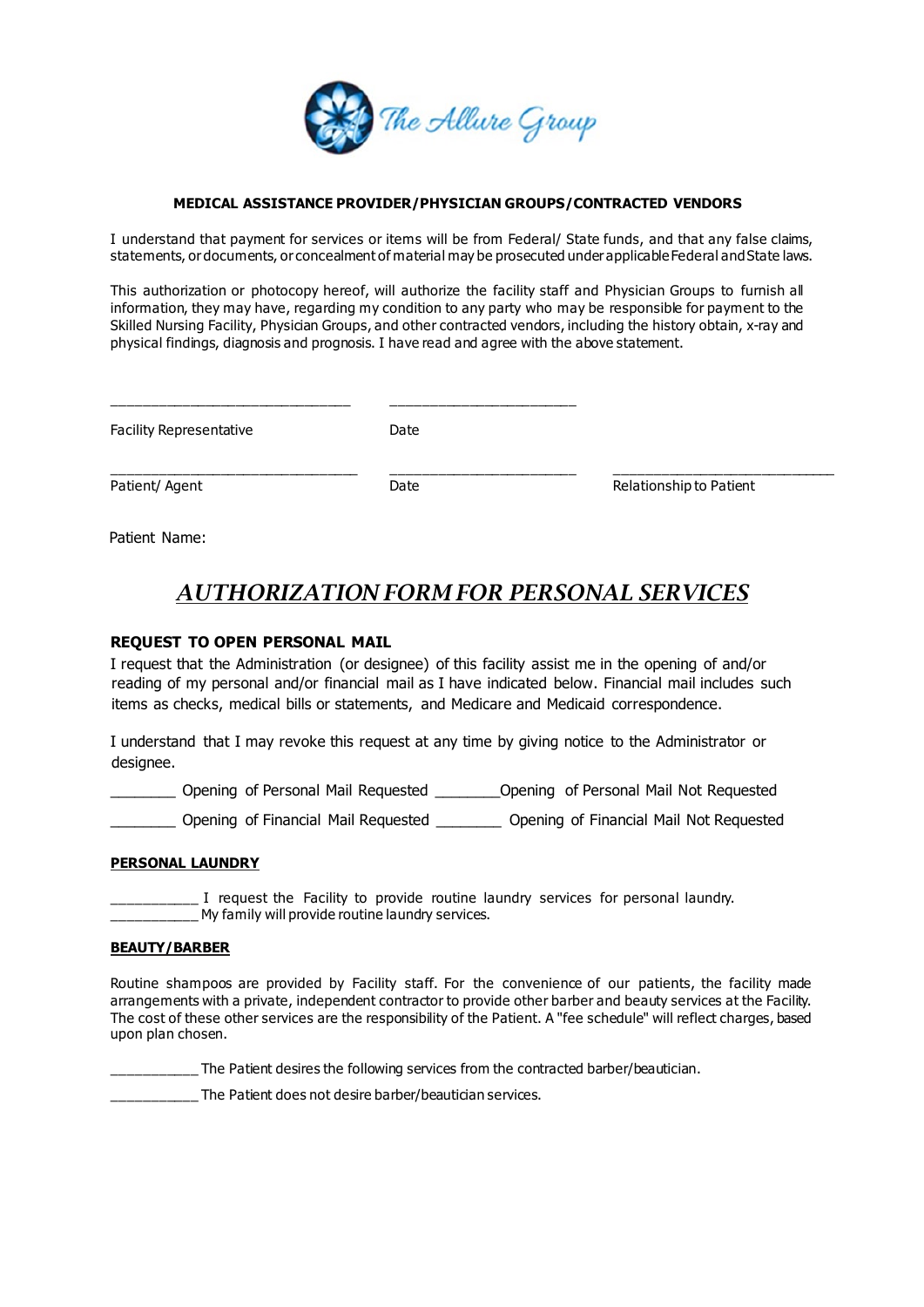

### **PHOTO RELEASE**

I \_\_\_\_\_\_\_\_\_\_\_\_\_\_\_\_\_\_\_\_\_\_\_\_\_\_\_\_\_\_\_\_\_\_\_\_\_\_\_\_\_hereby, authorize and consent to my picture being taken and being displayed in the Medication / Treatment Kardexes, for the purposes of identification.

### **ELECTRICAL**

It is the policy of this facility that all personal electrical items such as clock radios, televisions, lamps, etc. be directed to the Maintenance Department for inspection before they are placed in the Patient' room. We appreciate your cooperation with this policy.

I / my Agent, have signed below and initialed above the services that I desire. I realize that these services will be billed to my Agent or my Patient Fund Account, when these services are rendered.

| Patient/Agent Signature | Date |
|-------------------------|------|

\_\_\_\_\_\_\_\_\_\_\_\_\_\_\_\_\_\_\_\_\_\_\_\_\_\_\_\_\_\_\_\_\_\_\_\_\_\_\_\_\_\_ \_\_\_\_\_\_\_\_\_\_\_\_\_\_\_\_\_\_\_\_\_\_ Facility Representative **Date** 

Patient Name:

# *THERAPEUTIC RECREATION APPROVAL FORM*

### (1) MEDIA APPROVAL

I hereby irrevocably grant to **The facility** and its affiliates, permission to record the above named patient's likeness and/or voice for use in commercial activities by electronic or printed media for identification

purposes and to further the program and patient service goals or patients and the facility. I hereby release same from any and all claims.

**\_\_\_\_\_\_\_\_\_\_\_\_\_\_\_\_\_\_\_\_\_\_\_\_\_\_\_\_\_\_\_\_\_\_\_\_\_\_\_ \_\_\_\_\_\_\_\_\_\_\_\_\_\_\_\_\_\_\_**

Patient/Agent **Date** 

(2) FACILITY TRIP AUTHORIZATION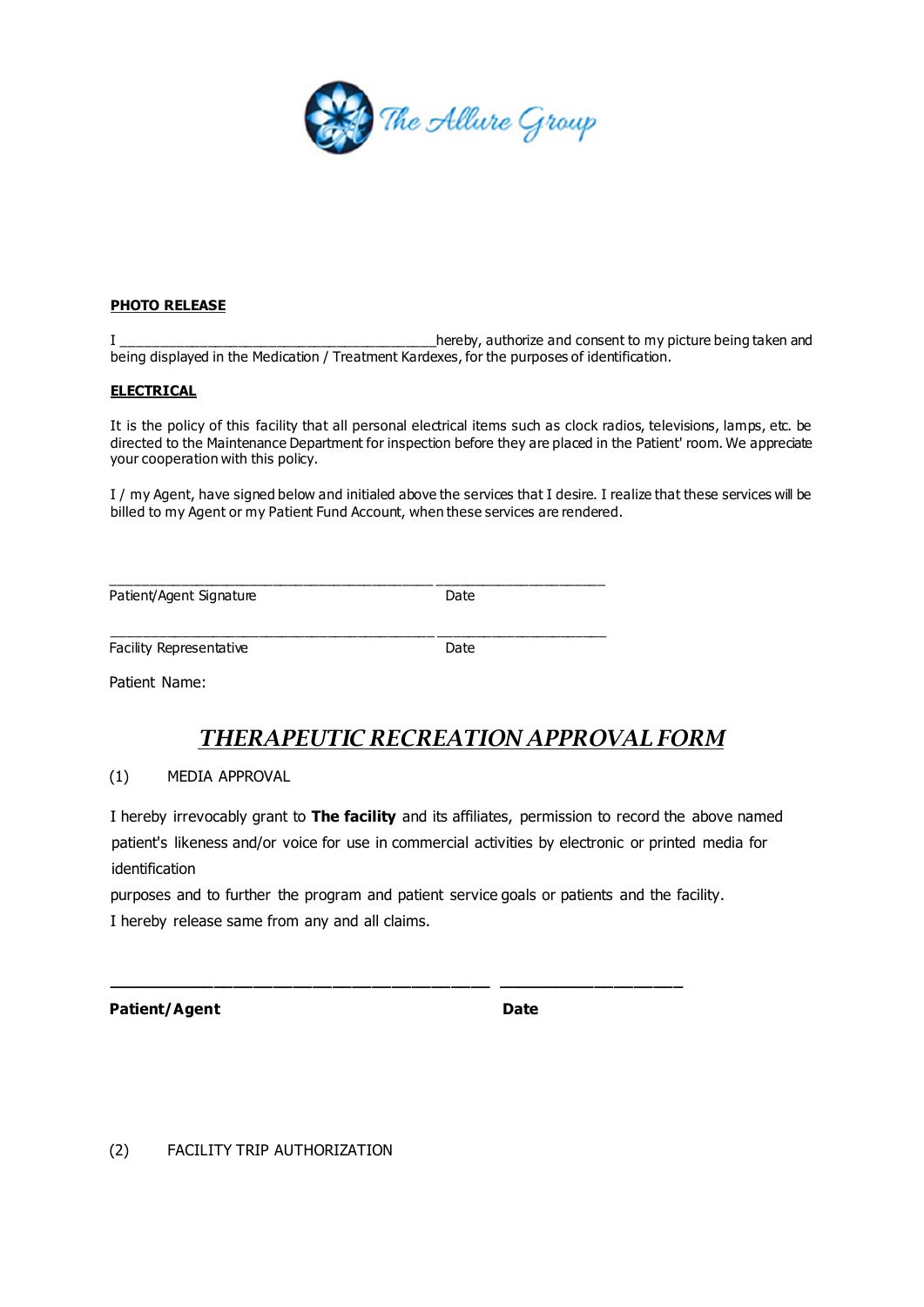

I hereby grant permission for The Facility to take above named patient on trips into the community for recreation purposes. These would be facility sanctioned trips coordinated through the Therapeutic Recreation Department, permission given by the attending physician, and under the authority of the facility Administrator. All suitable considerations will be made to insure a pleasant and safe trip. Van services that provide hydraulic lifts will be used, and the patient's agent will be notified a week in advance of any plans to take a patient on an activity trip.

Patient/Agent **Date** 

# Patient Name:

# *SUGGESTED CLOTHING LIST FOR PATIENTS*

**\_\_\_\_\_\_\_\_\_\_\_\_\_\_\_\_\_\_\_\_\_\_\_\_\_\_\_\_\_\_\_\_\_\_\_\_\_\_\_ \_\_\_\_\_\_\_\_\_\_\_\_\_\_\_\_\_\_\_**

The suggested clothing list represents what a Patient may require. It is not a mandatory required list of items needed upon admission. The clothing should be "washable material only".

### **FEMALE** MALE

- 1 Bathrobe 1 Bathrobe
- 2 Pairs Washable Slippers 2 Pairs Washable Slippers
- 4 House Dresses, with snaps or zippers 4 Pairs of Pajamas (Cotton & Flannel)
- 4 Nightgowns 8 Under shorts (Boxer or Jockey)
- 2 Cardigan Sweaters **8 Pairs of Socks (Same Colors)**
- 8 Pairs Knee Socks (same color) OR 4 Pairs slacks (washable & comfortable) Cotton Stockings 2 Sweaters
- 1 Pair comfortable Walking Shoes
- 8 Pairs of Panties 2 Belts
- 3 Slips (all cotton, no lace) 1 Pair comfortable shoes
- 1 Warm coat (if patient expects to go out) 1 Overcoat
- 8 Outfits (dresses or blouses with skirts or slacks) 3

# Bras

NOTE

We hope that this list is of help to you when deciding what to bring for or with the patient. We remind you that all items brought into the facility should be clearly marked with a permanent marker to ensure that items are properly returned to the right person.

1 Dress outfit

### PERSONAL HYGIENE ITEMS

We will provide the personal hygiene necessities, however, if you family member has preferences for particular brands or special items (electric razor, cologne, aftershave, etc.) you may provide them at your expense.

#### OTHER ITEMS

To make the patient feel comfortable in his/her new setting, some personal belongings may be brought in to the facility to make it feel more "like home". The items can include:

| comfortable clothes      | radio/television* |
|--------------------------|-------------------|
| blankets and pillows     | small plants      |
| pictures and photographs |                   |

\* All electrical equipment will need to be checked out by maintenance department.

Patient Name: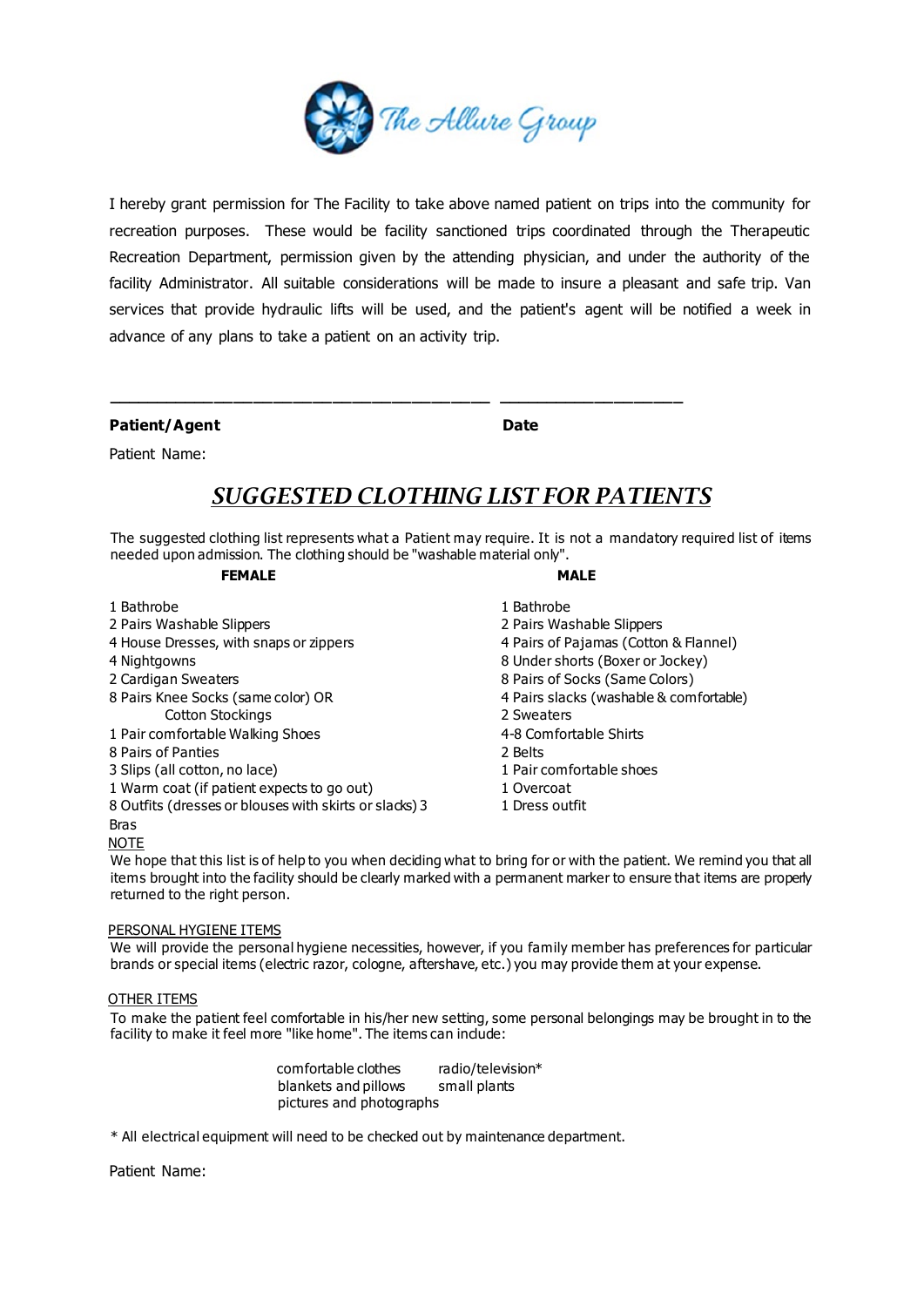

# *ASSET SUMMARY FOR PRIVATE RESIDENTS*

| (1)           | Total Monthly Income (include any monthly income received on a<br>regular basis from SS, Pension, Rentals, Stocks, Bonds, etc.)                                           | \$  |
|---------------|---------------------------------------------------------------------------------------------------------------------------------------------------------------------------|-----|
| (2)           | Total of any Assets (this should include estimated property values,<br>Bank Accounts, CD's, etc.)                                                                         | \$. |
| (3)           | Combined Patient Assets to be used for Spend Down purposes.                                                                                                               |     |
| (4)           | Estimated Monthly Private Charge (include Room & Board, Pharmacy,<br>Coinsurance, etc.)                                                                                   |     |
| (5)           | To estimate the projected date of spend down and/or conversion to Medicaid, divide $#(4)$<br>into $\#(3)$ to get the number of months<br>this resident can pay Privately. |     |
| (6)           | Take the number of days/months and count from the day of<br>Admission forward to arrive at the effective date of Medicaid.                                                |     |
| <b>SAMPLE</b> | Total assets are $$35,000.00(1)+(2)=(3)$                                                                                                                                  |     |

The monthly charge will be \$7,000.00 (4) This resident can be Private for five months  $(5)(\frac{2}{7},000.00 \text{ divided into } \frac{2}{3}5,000.00 = 5 \text{ months}).$ The resident was admitted 1/1/99, five months from this date would make the effective date 6/1/99.